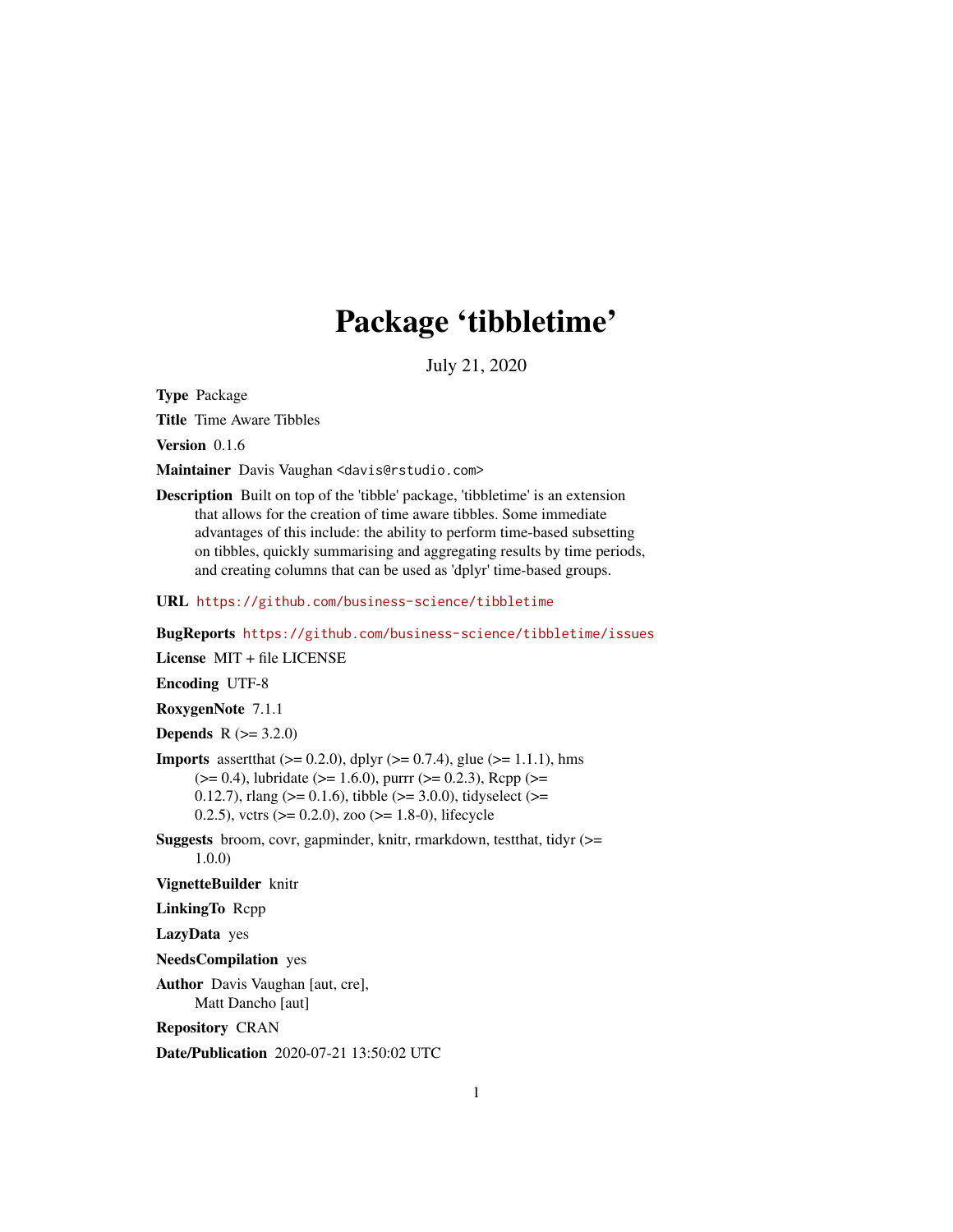# <span id="page-1-0"></span>R topics documented:

<span id="page-1-1"></span>as\_period *Change* tbl\_time *periodicity*

# Description

Convert a tbl\_time object from daily to monthly, from minute data to hourly, and more. This allows the user to easily aggregate data to a less granular level by taking the value from either the beginning or end of the period.

# Usage

```
as_period(
  .tbl_time,
  period = "yearly",
  start_date = NULL,
  side = "start",
  include_endpoints = FALSE,
  ...
\overline{\phantom{a}}
```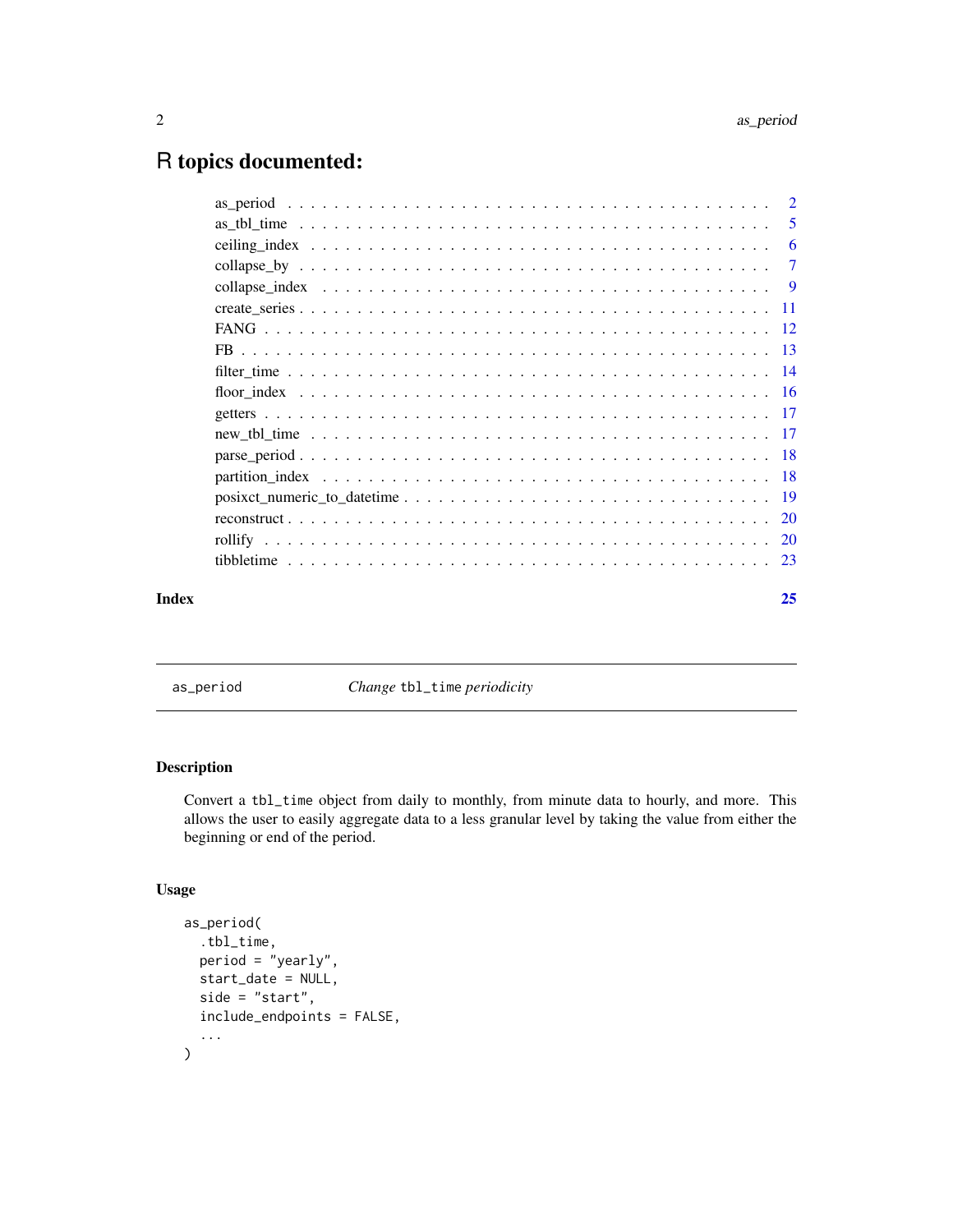#### <span id="page-2-0"></span>as\_period 3

#### Arguments

| .tbl_time         | A tbl_time object.                                                                                                                                                                                                                             |
|-------------------|------------------------------------------------------------------------------------------------------------------------------------------------------------------------------------------------------------------------------------------------|
| period            | A character specification used for time-based grouping. The general format to<br>use is "frequency period" where frequency is a number like 1 or 2, and period<br>is an interval like weekly or yearly. There must be a space between the two. |
|                   | Note that you can pass the specification in a flexible way:                                                                                                                                                                                    |
|                   | • 1 Year: '1 year' / '1 Y' / '1 yearly' / 'yearly'                                                                                                                                                                                             |
|                   | This shorthand is available for year, quarter, month, day, hour, minute, second,<br>millisecond and microsecond periodicities.                                                                                                                 |
|                   | Additionally, you have the option of passing in a vector of dates to use as custom<br>and more flexible boundaries.                                                                                                                            |
| start_date        | Optional argument used to specify the start date for the first group. The default<br>is to start at the closest period boundary below the minimum date in the supplied<br>index.                                                               |
| side              | Whether to return the date at the beginning or the end of the new period. By<br>default, the "start" of the period. Use "end" to change to the end of the period.                                                                              |
| include_endpoints |                                                                                                                                                                                                                                                |
|                   | Whether to include the first or last data point in addition to the transformed data.                                                                                                                                                           |
|                   | Not currently used.                                                                                                                                                                                                                            |
|                   |                                                                                                                                                                                                                                                |

#### Details

This function respects [dplyr::group\\_by\(\)](#page-0-0) groups.

The side argument is useful when you want to return data at, say, the end of a quarter, or the end of a month.

include\_endpoints can be useful when calculating a change over time. In addition to changing to monthly dates, you often need the first data point as a baseline for the first calculation.

```
# Basic usage ---------------------------------------------------------------
```

```
# FB stock prices
data(FB)
FB <- as_tbl_time(FB, date)
# Aggregate FB to yearly data
as_period(FB, "yearly")
# Aggregate FB to every 2 years
as_period(FB, "2 years")
# Aggregate FB to yearly data, but use the last data point available
# in that period
as_period(FB, "yearly", side = "end")
```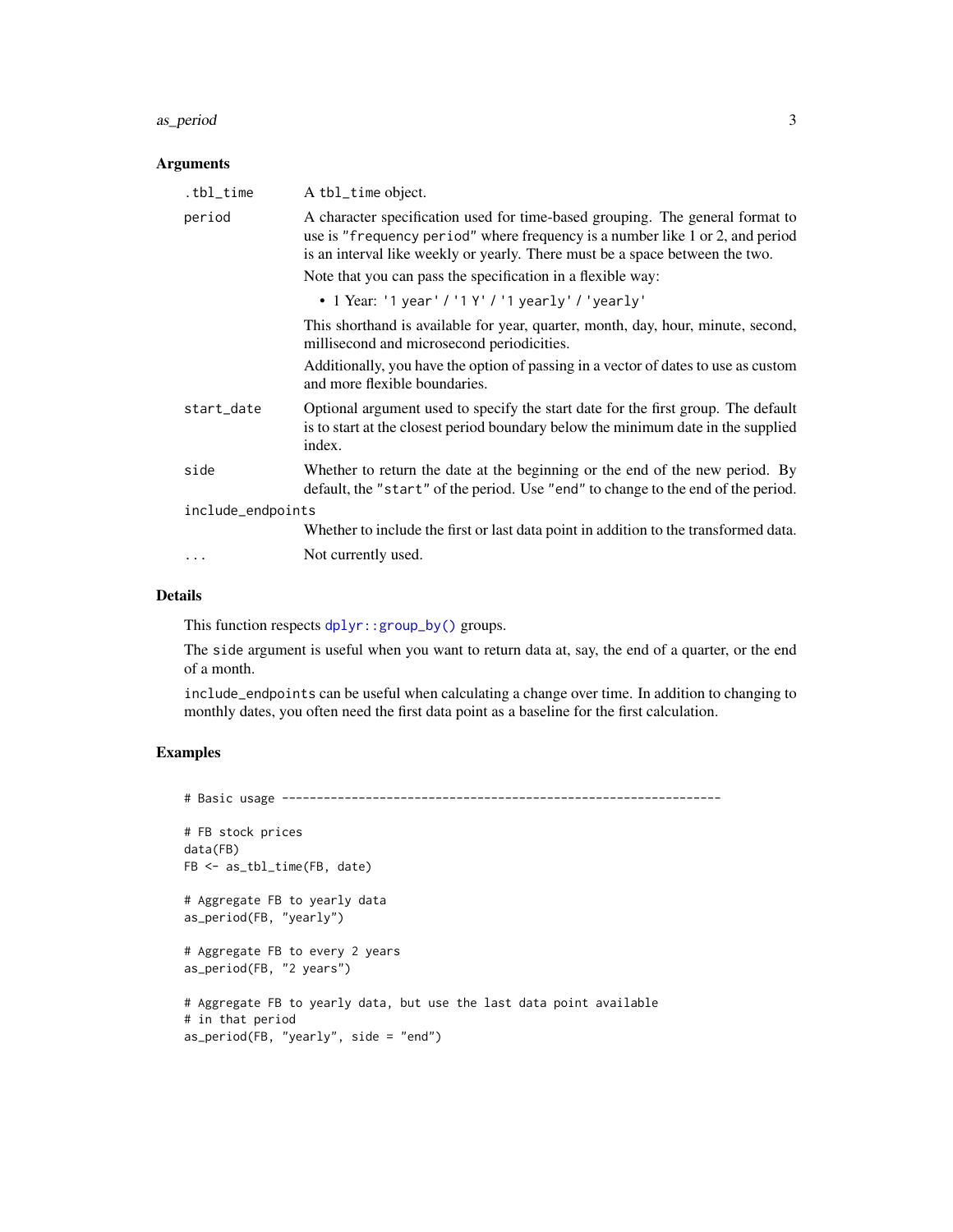```
# Aggregate FB to yearly data, end of period, and include the first
# endpoint
as_period(FB, "yearly", side = "end", include_endpoints = TRUE)
# Aggregate to weekly. Notice that it only uses the earliest day available
# in the data set at that periodicity. It will not set the date of the first
# row to 2013-01-01 because that date did not exist in the original data set.
as_period(FB, "weekly")
# Aggregate to every other week
as_period(FB, "2 weeks")
# FB is daily data, aggregate to minute?
# Not allowed for Date class indices, an error is thrown
# as_period(FB, "minute")
# Grouped usage -------------------------------------------------------------
# FANG contains Facebook, Amazon, Netflix and Google stock prices
data(FANG)
FANG <- as_tbl_time(FANG, date)
FANG <- dplyr::group_by(FANG, symbol)
# Respects groups
as_period(FANG, "yearly")
# Every 6 months, respecting groups
as_period(FANG, "6 months")
# Using start_date ----------------------------------------------------------
#### One method using start_date
# FB stock prices
data(FB)
FB <- as_tbl_time(FB, date)
# The Facebook series starts at 2013-01-02 so the 'every 2 day' counter
# starts at that date as well. Groups become (2013-01-02, 2013-01-03),
# (2013-01-04, 2013-01-05) and so on.
as_period(FB, "2 day")
# Specifying the `start_date = "2013-01-01"` might be preferable.
# Groups become (2013-01-01, 2013-01-02), (2013-01-03, 2013-01-04) and so on.
as_period(FB, "2 day", start_date = "2013-01-01")
#### Equivalent method using an index vector
# FB stock prices
data(FB)
FB <- as_tbl_time(FB, date)
```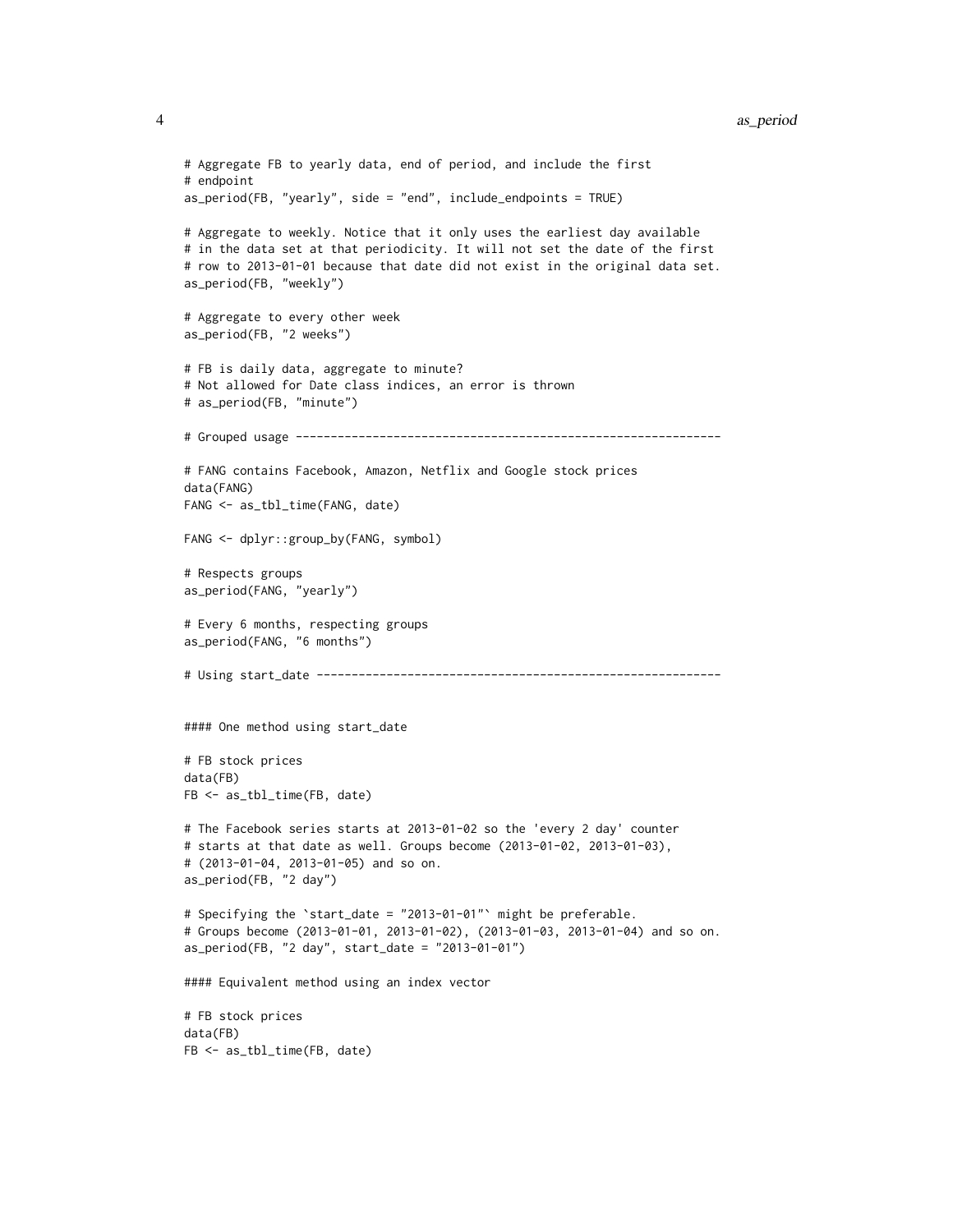```
custom_period <- create_series(
 time_formula = dplyr::first(FB$date) - 1 ~ dplyr::last(FB$date),
 period = "2 day",
 class = "Date",
 as\_vector = TRUE)
FB %>%
 as_tbl_time(date) %>%
 as_period(period = custom_period)
# Manually calculating returns at different periods -------------------------
data(FB)
# Annual Returns
# Convert to end of year periodicity, but include the endpoints to use as
# a reference for the first return calculation. Then calculate returns.
FB %>%
 as_tbl_time(date) %>%
 as_period("1 y", side = "end", include_endpoints = TRUE) %>%
 dplyr::mutate(yearly_return = adjusted / dplyr::lag(adjusted) - 1)
```
as\_tbl\_time *Create* tbl\_time *objects*

### Description

tbl\_time objects have a time index that contains information about which column should be used for time-based subsetting and other time-based manipulation. Otherwise, they function as normal tibbles.

#### Usage

```
as_{\text{t}} = \text{tbl}_{\text{t}} = \text{tbl}_{\text{t}} \dots
```

```
tbl_time(x, index = NULL)
```
#### Arguments

|                         | An object to be converted to tbl_time. This is generally a tibble:: tibble(), |
|-------------------------|-------------------------------------------------------------------------------|
|                         | or an object that can first be coerced to a tibble.                           |
| index                   | The bare column name of the column to be used as the index.                   |
| $\cdot$ $\cdot$ $\cdot$ | Arguments passed to tibble: : as_tibble() if coercion is necessary first.     |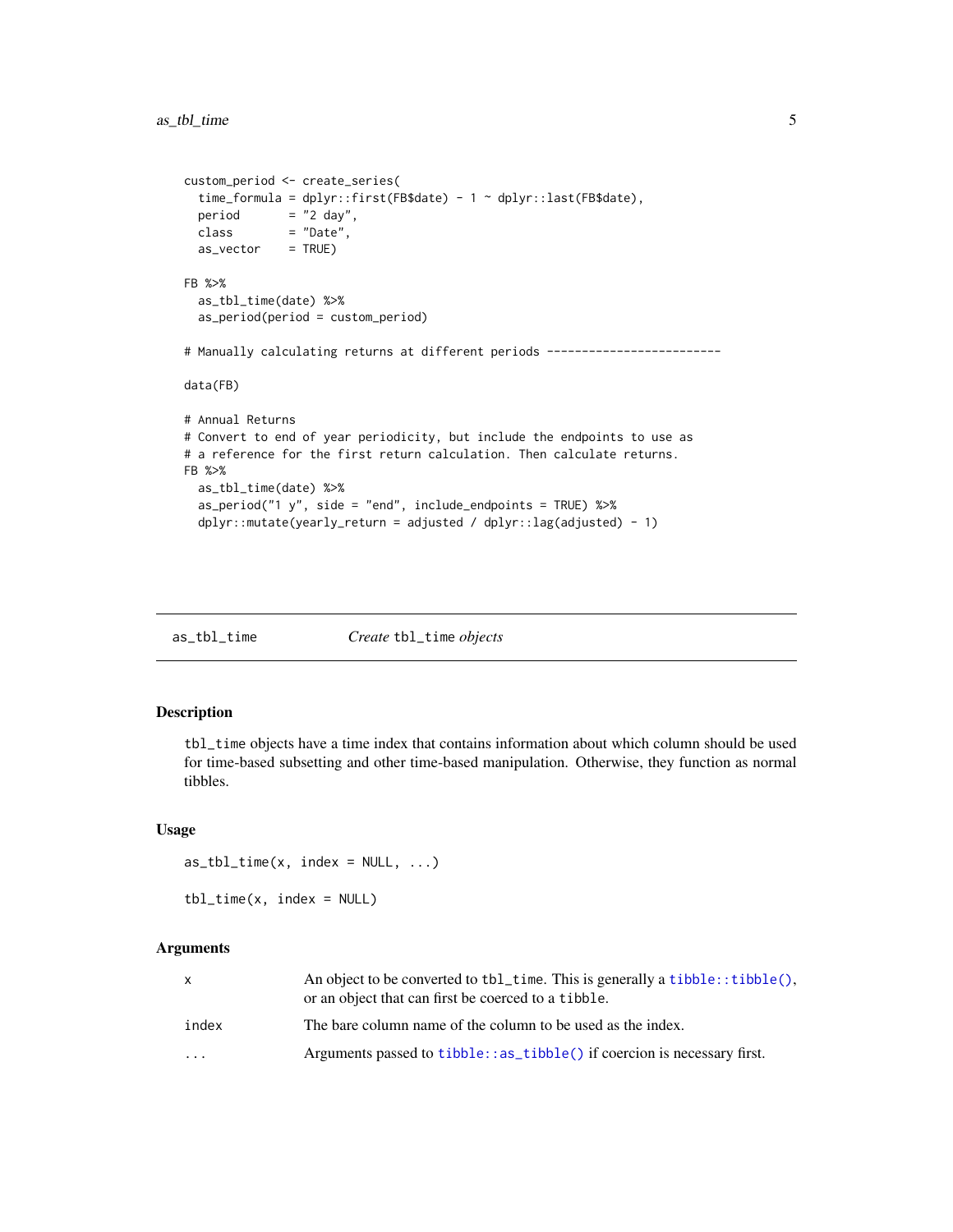### Details

The information stored about tbl\_time objects are the index\_quo and the index\_time\_zone. These are stored as attributes, with the index\_quo as a [rlang::quosure\(\)](#page-0-0) and the time\_zone as a string.

Currently, Date and POSIXct classes are fully supported. yearmon, yearqtr, and hms have experimental support. Due to dplyr's handling of S3 classes like these 3, the classes are lost when you manipulate the index columns directly.

# Examples

```
# Converting a data.frame to a `tbl_time`
# Using Date index
ex1 \leq -\text{data}. frame(date = Sys.Date(), value = 1)
ex1_tbl_time <- as_tbl_time(ex1, date)
class(ex1_tbl_time)
attributes(ex1_tbl_time)
# Converting a tibble to a `tbl_time`
# Using POSIXct index
ex2 <- tibble::tibble(
  time = as.POSIXct(c("2017-01-01 10:12:01", "2017-01-02 12:12:01")),
  value = c(1, 2))
as_tbl_time(ex2, time)
```
ceiling\_index *A simple wrapper of* [lubridate::ceiling\\_date\(\)](#page-0-0)

# Description

This is a thin wrapper around a [lubridate::ceiling\\_date\(\)](#page-0-0) that works for hms, yearmon, and yearqtr classes as well.

#### Usage

```
ceiling_index(x, unit = "seconds")
```
#### Arguments

| x    | a vector of date-time objects                                                                                                                                                                                                                                                                                                                            |
|------|----------------------------------------------------------------------------------------------------------------------------------------------------------------------------------------------------------------------------------------------------------------------------------------------------------------------------------------------------------|
| unit | a character string specifying a time unit or a multiple of a unit to be rounded<br>to. Valid base units are second, minute, hour, day, week, month, bimonth,<br>quarter, season, halfyear and year. Arbitrary unique English abbreviations<br>as in the period() constructor are allowed. Rounding to multiples of units<br>(except weeks) is supported. |

<span id="page-5-0"></span>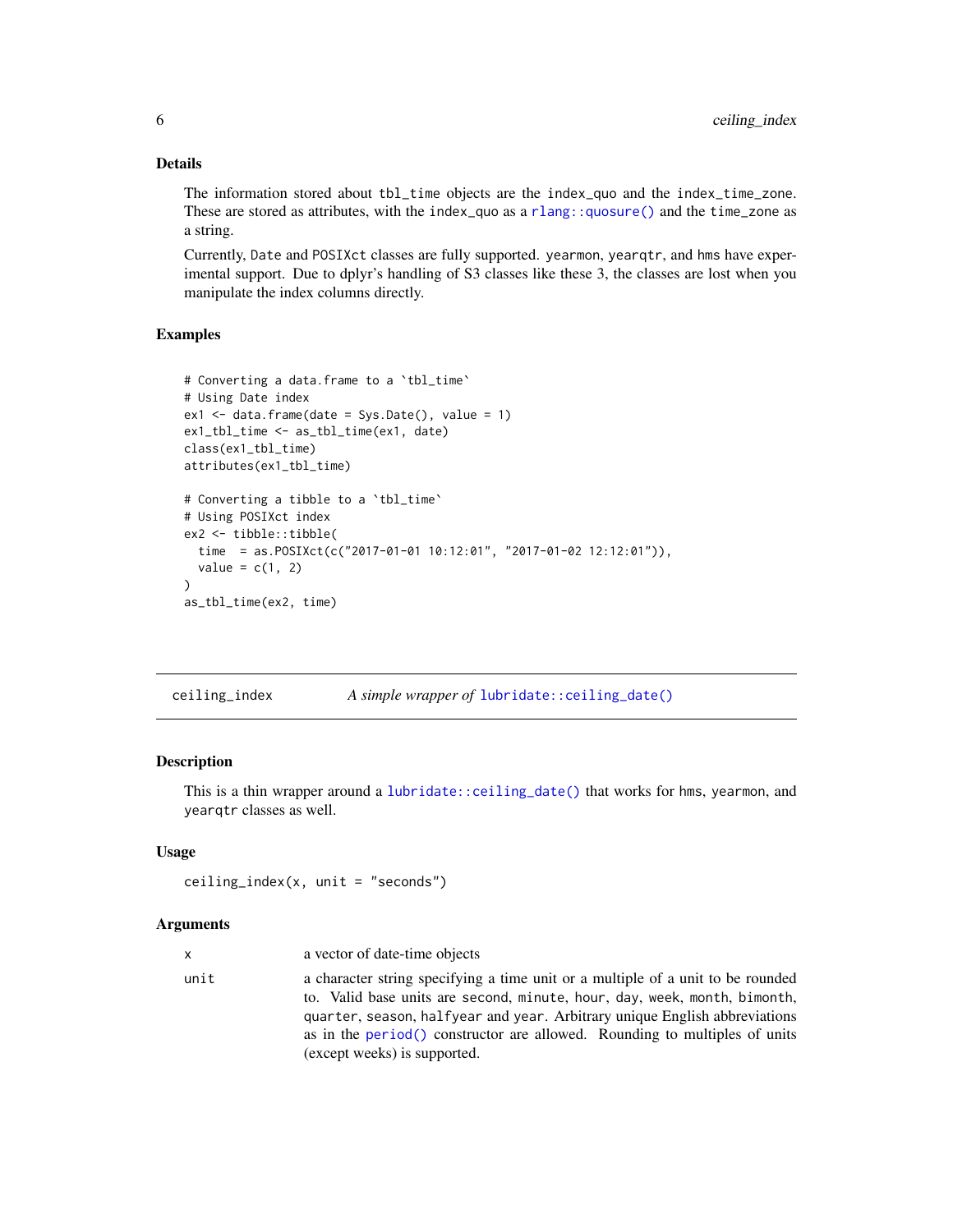# <span id="page-6-0"></span>collapse\_by 7

# See Also

[lubridate::ceiling\\_date\(\)](#page-0-0)

#### Examples

```
data(FB)
dplyr::mutate(FB, date2 = ceiling_index(date, "year"))
time_test <- create_series('00:00:00'~'12:00:00',
                           '1 minute', class = "hms")
dplyr::mutate(time_test, date2 = ceiling_index(date, "hour"))
```
<span id="page-6-1"></span>collapse\_by *Collapse a tbl\_time object by its index*

# Description

Collapse the index of a tbl\_time object by time period. The index column is altered so that all dates that fall in a specified interval share a common date.

#### Usage

```
collapse_by(
  .tbl_time,
 period = "yearly",
  start_date = NULL,
  side = "end",clean = FALSE,
  ...
)
```
### Arguments

| .tbl_time | A tbl_time object.                                                                                                                                                                                                                             |
|-----------|------------------------------------------------------------------------------------------------------------------------------------------------------------------------------------------------------------------------------------------------|
| period    | A character specification used for time-based grouping. The general format to<br>use is "frequency period" where frequency is a number like 1 or 2, and period<br>is an interval like weekly or yearly. There must be a space between the two. |
|           | Note that you can pass the specification in a flexible way:                                                                                                                                                                                    |
|           | • 1 Year: '1 year' / '1 Y' / '1 yearly' / 'yearly'                                                                                                                                                                                             |
|           | This shorthand is available for year, quarter, month, day, hour, minute, second,<br>millisecond and microsecond periodicities.                                                                                                                 |

Additionally, you have the option of passing in a vector of dates to use as custom and more flexible boundaries.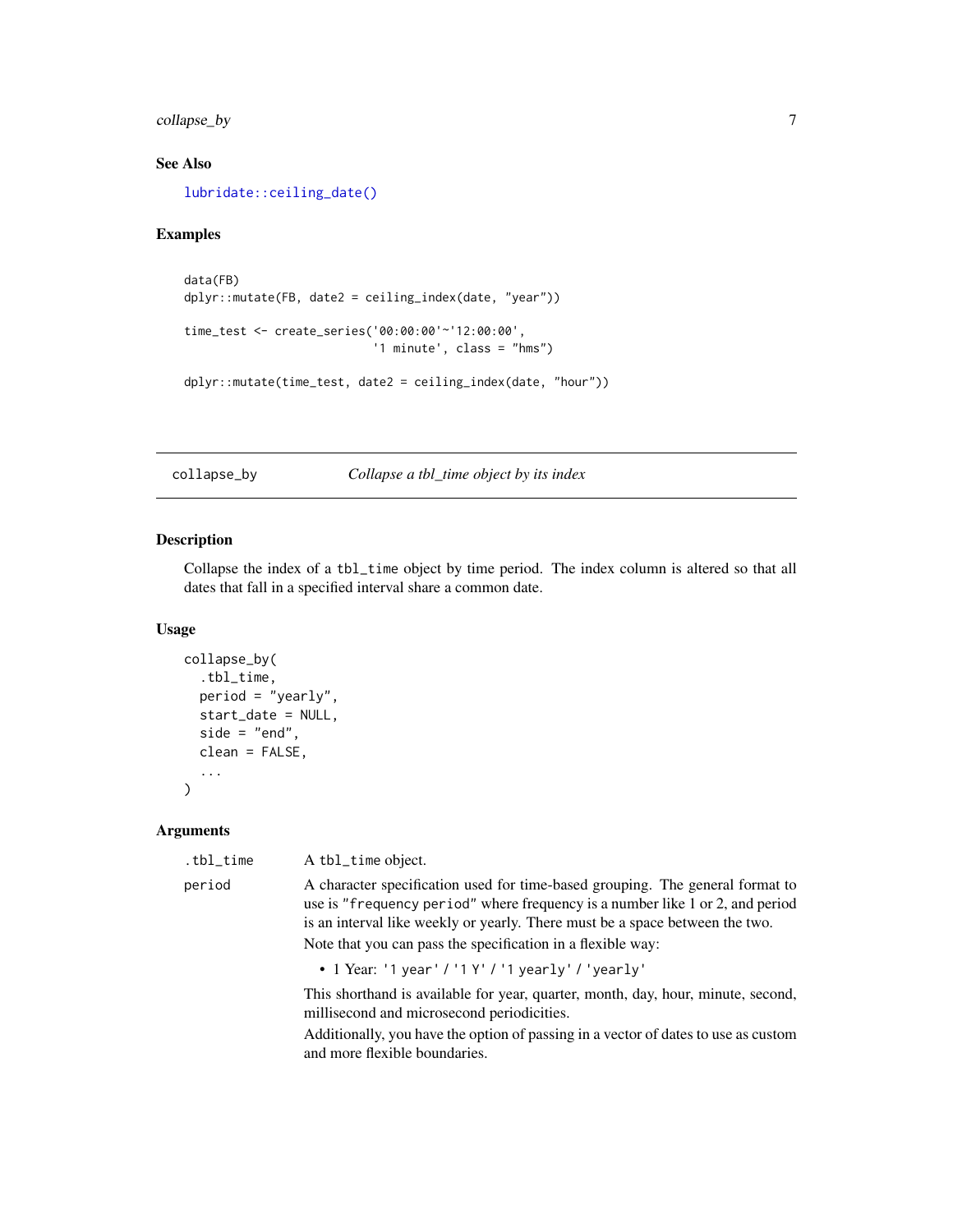<span id="page-7-0"></span>

| start_date | Optional argument used to specify the start date for the first group. The default<br>is to start at the closest period boundary below the minimum date in the supplied<br>index. |
|------------|----------------------------------------------------------------------------------------------------------------------------------------------------------------------------------|
| side       | Whether to return the date at the beginning or the end of the new period. By<br>default, the "end" of the period. Use "start" to change to the start of the period.              |
| clean      | Whether or not to round the collapsed index up / down to the next period bound-<br>ary. The decision to round up / down is controlled by the side argument.                      |
| $\cdots$   | Not currently used.                                                                                                                                                              |

#### Details

collapse\_by() is a simplification of a call to  $d$ plyr::mutate() to collapse an index column using [collapse\\_index\(\)](#page-8-1).

```
# Basic functionality -------------------------------------------------------
# Facebook stock prices
data(FB)
FB <- as_tbl_time(FB, date)
# Collapse to weekly dates
collapse_by(FB, "weekly")
# A common workflow is to group on the collapsed date column
# to perform a time based summary
FB %>%
  collapse_by("yearly") %>%
  dplyr::group_by(date) %>%
  dplyr::summarise_if(is.numeric, mean)
# Grouped functionality -----------------------------------------------------
data(FANG)
FANG < - FANG % >as_tbl_time(date) %>%
  dplyr::group_by(symbol)
# Collapse each group to monthly,
# calculate monthly standard deviation for each column
FANG %>%
  collapse_by("monthly") %>%
  dplyr::group_by(symbol, date) %>%
  dplyr::summarise_all(sd)
```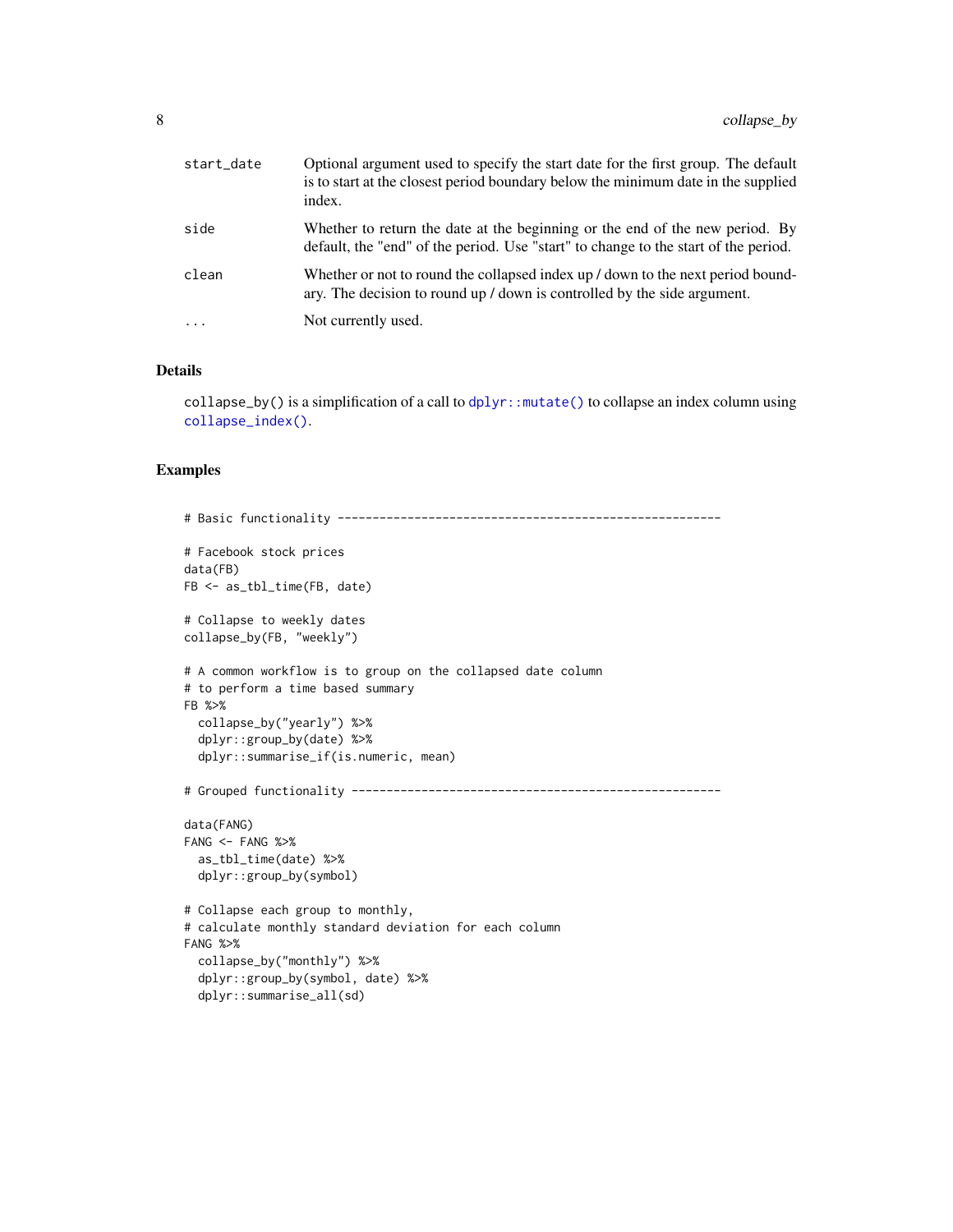<span id="page-8-1"></span><span id="page-8-0"></span>

# Description

When collapse\_index() is used, the index vector is altered so that all dates that fall in a specified interval share a common date. The most common use case for this is to then group on the collapsed index.

#### Usage

```
collapse_index(
  index,
 period = "yearly",
  start_date = NULL,
 side = "end",clean = FALSE,
  ...
)
```
# Arguments

| index      | An index vector.                                                                                                                                                                                                                               |
|------------|------------------------------------------------------------------------------------------------------------------------------------------------------------------------------------------------------------------------------------------------|
| period     | A character specification used for time-based grouping. The general format to<br>use is "frequency period" where frequency is a number like 1 or 2, and period<br>is an interval like weekly or yearly. There must be a space between the two. |
|            | Note that you can pass the specification in a flexible way:                                                                                                                                                                                    |
|            | • 1 Year: '1 year' / '1 Y' / '1 yearly' / 'yearly'                                                                                                                                                                                             |
|            | This shorthand is available for year, quarter, month, day, hour, minute, second,<br>millisecond and microsecond periodicities.                                                                                                                 |
|            | Additionally, you have the option of passing in a vector of dates to use as custom<br>and more flexible boundaries.                                                                                                                            |
| start_date | Optional argument used to specify the start date for the first group. The default<br>is to start at the closest period boundary below the minimum date in the supplied<br>index.                                                               |
| side       | Whether to return the date at the beginning or the end of the new period. By<br>default, the "end" of the period. Use "start" to change to the start of the period.                                                                            |
| clean      | Whether or not to round the collapsed index up / down to the next period bound-<br>ary. The decision to round up / down is controlled by the side argument.                                                                                    |
| $\cdots$   | Not currently used.                                                                                                                                                                                                                            |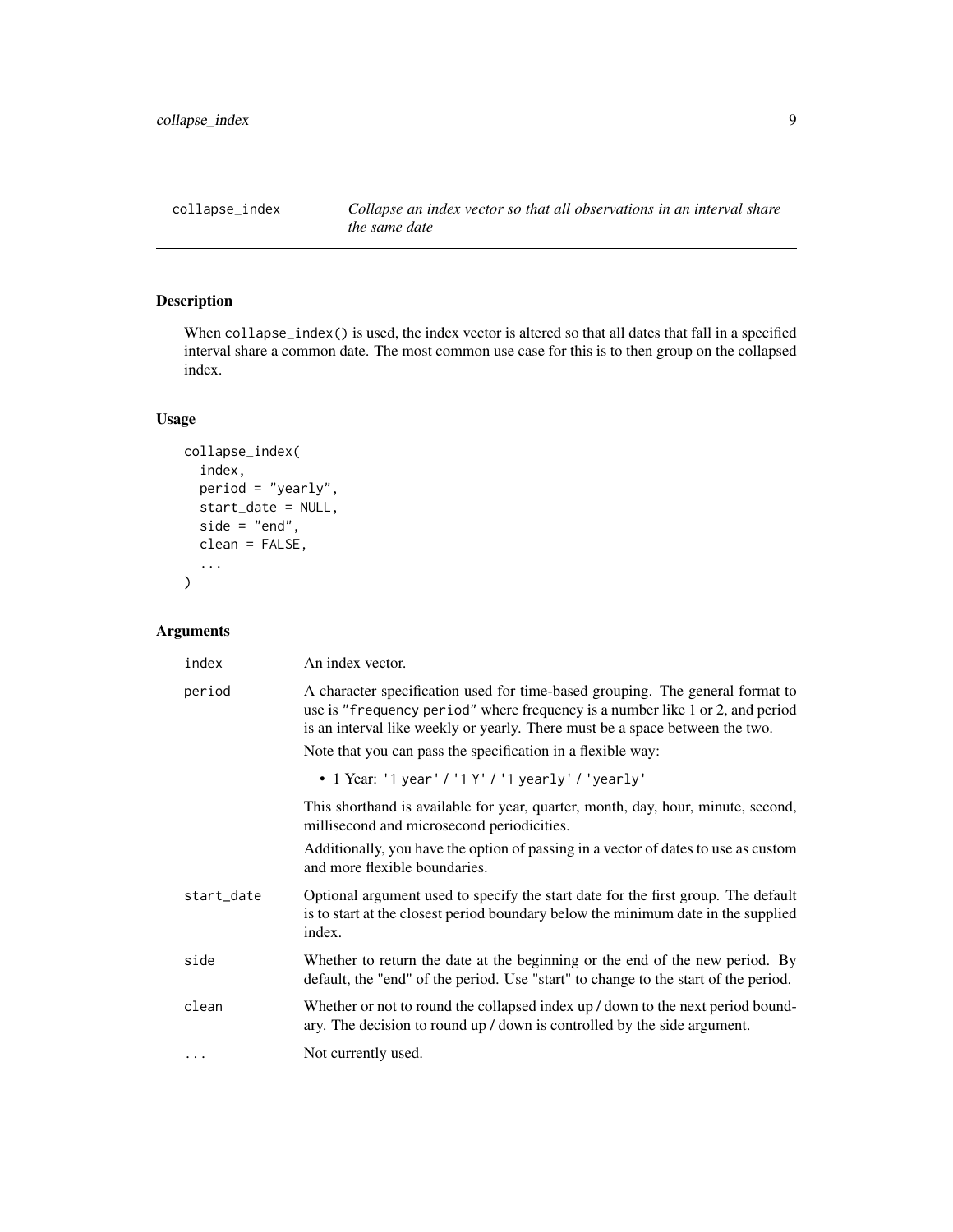### Details

The [collapse\\_by\(\)](#page-6-1) function provides a shortcut for the most common use of collapse\_index(), calling the function inside a call to mutate() to modify the index directly. For more flexibility, like the nesting example below, use collapse\_index().

Because this is often used for end of period summaries, the default is to use side = "end". Note that this is the opposite of  $as\_period()$  where the default is side = "start".

The clean argument is especially useful if you have an irregular series and want cleaner dates to report for summary values.

```
# Basic functionality -------------------------------------------------------
# Facebook stock prices
data(FB)
FB <- as_tbl_time(FB, date)
# Collapse to weekly dates
dplyr::mutate(FB, date = collapse_index(date, "weekly"))
# A common workflow is to group on the new date column
# to perform a time based summary
FB %>%
  dplyr::mutate(date = collapse_index(date, "yearly")) %>%
  dplyr::group_by(date) %>%
  dplyr::summarise_if(is.numeric, mean)
# You can also assign the result to a separate column and use that
# to nest on, allowing for 'period nests' that keep the
# original dates in the nested tibbles.
FB %>%
  dplyr::mutate(nest_date = collapse_index(date, "2 year")) %>%
  dplyr::group_by(nest_date) %>%
  tidyr::nest()
# Grouped functionality -----------------------------------------------------
data(FANG)
FANG < - FANG %as_tbl_time(date) %>%
  dplyr::group_by(symbol)
# Collapse each group to monthly,
# calculate monthly standard deviation for each column
FANG %>%
  dplyr::mutate(date = collapse_index(date, "monthly")) %>%
  dplyr::group_by(symbol, date) %>%
  dplyr::summarise_all(sd)
```
<span id="page-9-0"></span>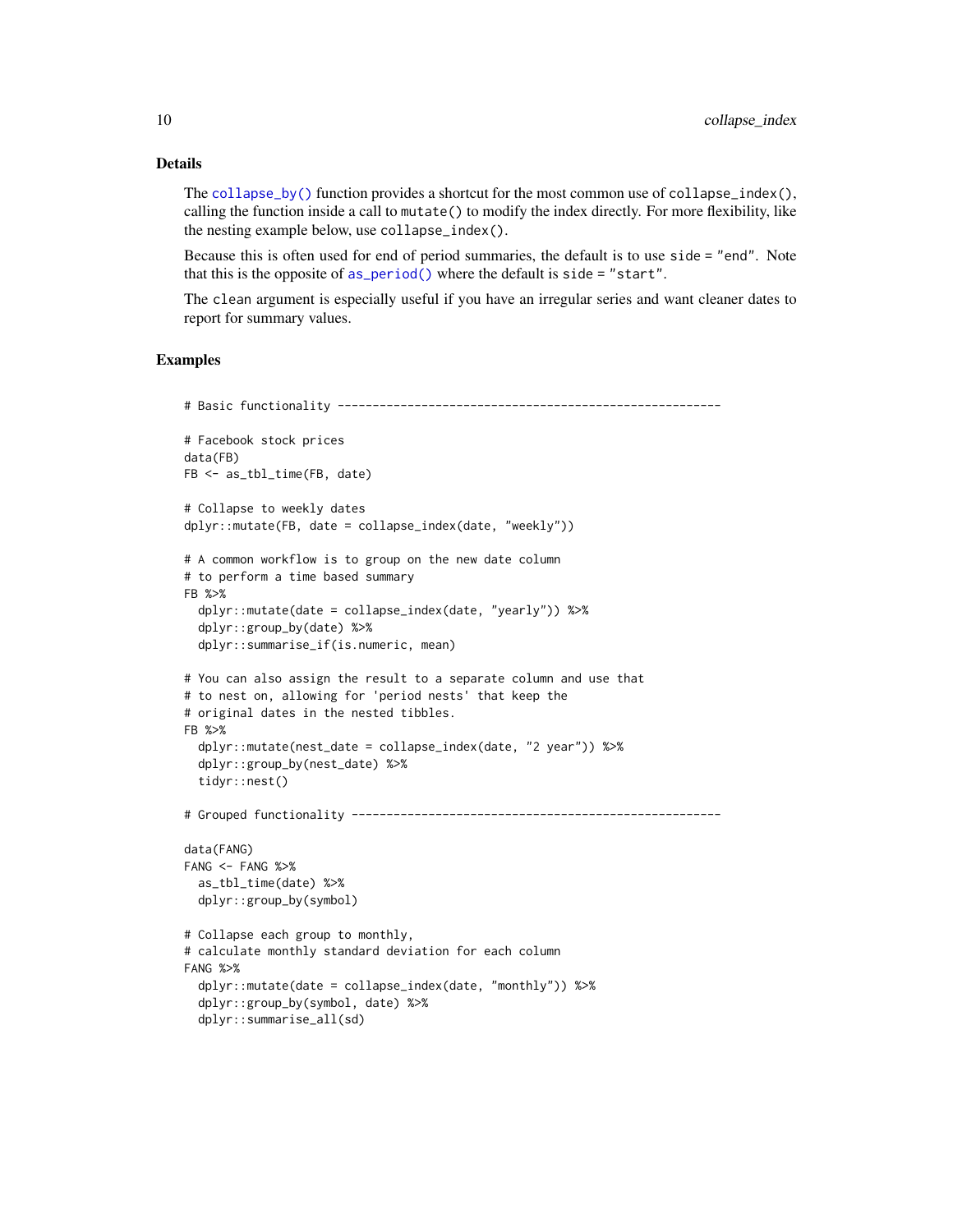<span id="page-10-1"></span><span id="page-10-0"></span>

# Description

[create\\_series\(\)](#page-10-1) allows the user to quickly create a tbl\_time object with a date column populated with a sequence of dates.

#### Usage

```
create_series(
  time_formula,
  period = "daily",
  class = "POSIXct",
  include_end = FALSE,
  tz = "UTC",as_vector = FALSE
\mathcal{L}
```
# Arguments

| time_formula | A period to create the series over. This is specified as a formula. See the Details<br>section of filter_time() for more information.                                                                                                          |
|--------------|------------------------------------------------------------------------------------------------------------------------------------------------------------------------------------------------------------------------------------------------|
| period       | A character specification used for time-based grouping. The general format to<br>use is "frequency period" where frequency is a number like 1 or 2, and period<br>is an interval like weekly or yearly. There must be a space between the two. |
|              | Note that you can pass the specification in a flexible way:                                                                                                                                                                                    |
|              | • 1 Year: '1 year' / '1 Y' / '1 yearly' / 'yearly'                                                                                                                                                                                             |
|              | This shorthand is available for year, quarter, month, day, hour, minute, second,<br>millisecond and microsecond periodicities.                                                                                                                 |
|              | Additionally, you have the option of passing in a vector of dates to use as custom<br>and more flexible boundaries.                                                                                                                            |
| class        | One of "Date", "POSIXct", "hms", "yearmon", "yearqtr". The default is<br>"POSIXct".                                                                                                                                                            |
| include_end  | Whether to always include the RHS of the time_formula even if it does not<br>match the regularly spaced index.                                                                                                                                 |
| tz           | Time zone of the new series.                                                                                                                                                                                                                   |
| as_vector    | Should the series be returned as a vector instead of a tibble?                                                                                                                                                                                 |

```
# Every day in 2013
create_series(~'2013', 'daily')
```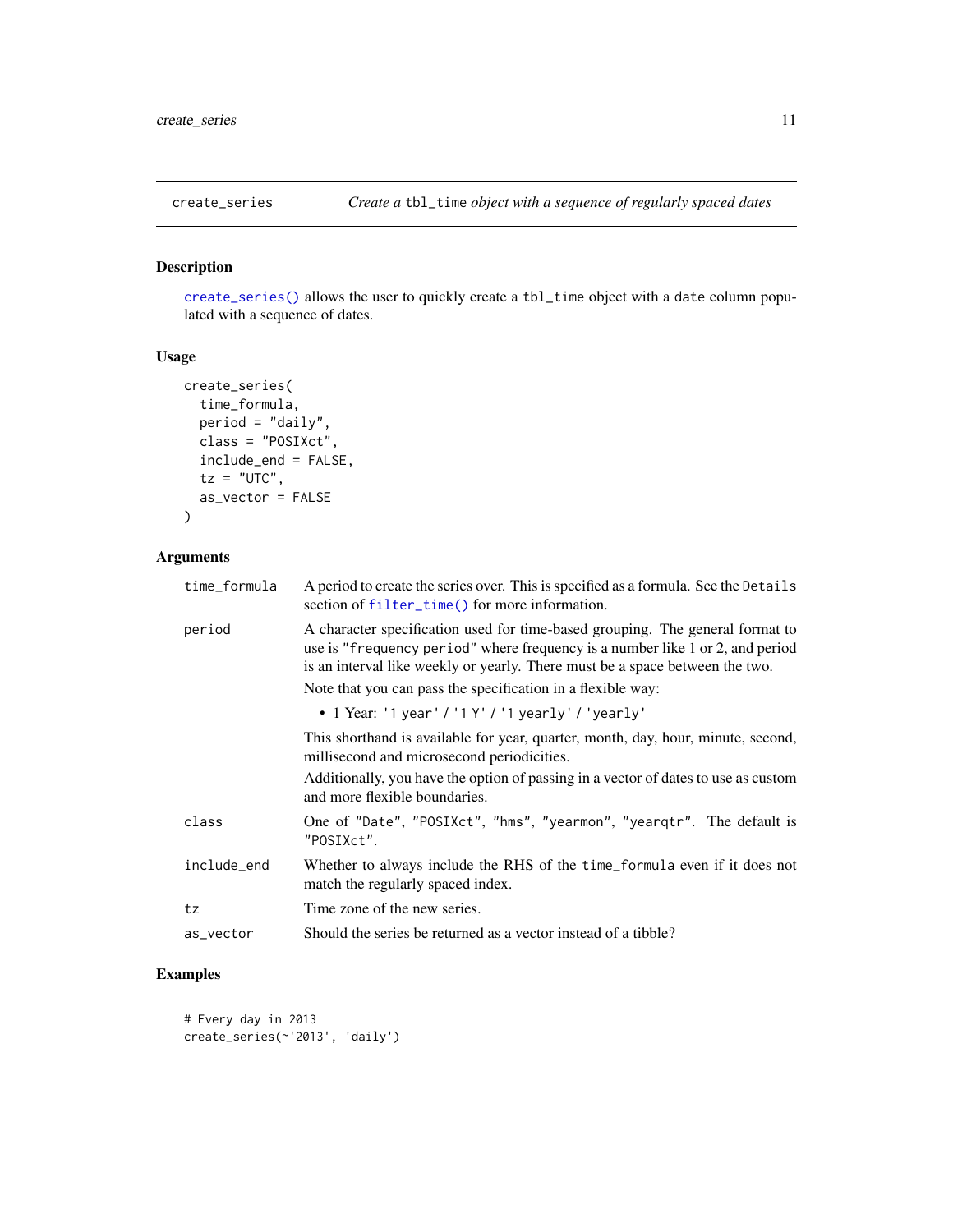```
# Every other day in 2013
create_series(~'2013', '2 d')
# Every quarter in 2013
create_series(~'2013', '1 q')
# Daily series for 2013-2015
create_series('2013' ~ '2015', '1 d')
# Minute series for 2 months
create_series('2012-01' ~ '2012-02', 'M')
# Second series for 2 minutes
create_series('2011-01-01 12:10:00' ~ '2011-01-01 12:12:00', 's')
# Date class
create_series(~'2013', 'day', class = "Date")
# yearmon class
create_series(~'2013', 'month', class = "yearmon")
# hms class. time_formula specified as HH:MM:SS here
create_series('00:00:00' ~ '12:00:00', 'second' , class = "hms")
# Subsecond series
create_series('2013' ~ '2013-01-01 00:00:01', period = "10 millisec")
milli <- create_series('2013' ~ '2013-01-01 00:00:01', period = ".1 sec")
# Check that 'milli' is correct by running:
# options("digits.secs" = 4)
# options("digits" = 18)
# milli$date
# as.numeric(milli$date)
```
FANG *Stock prices for Facebook, Amazon, Netflix and Google from 2013- 2016*

#### Description

A dataset containing the date, open, high, low, close, volume, and adjusted stock prices for Facebook, Amazon, Netflix and Google from 2013-2016.

#### Usage

FANG

<span id="page-11-0"></span>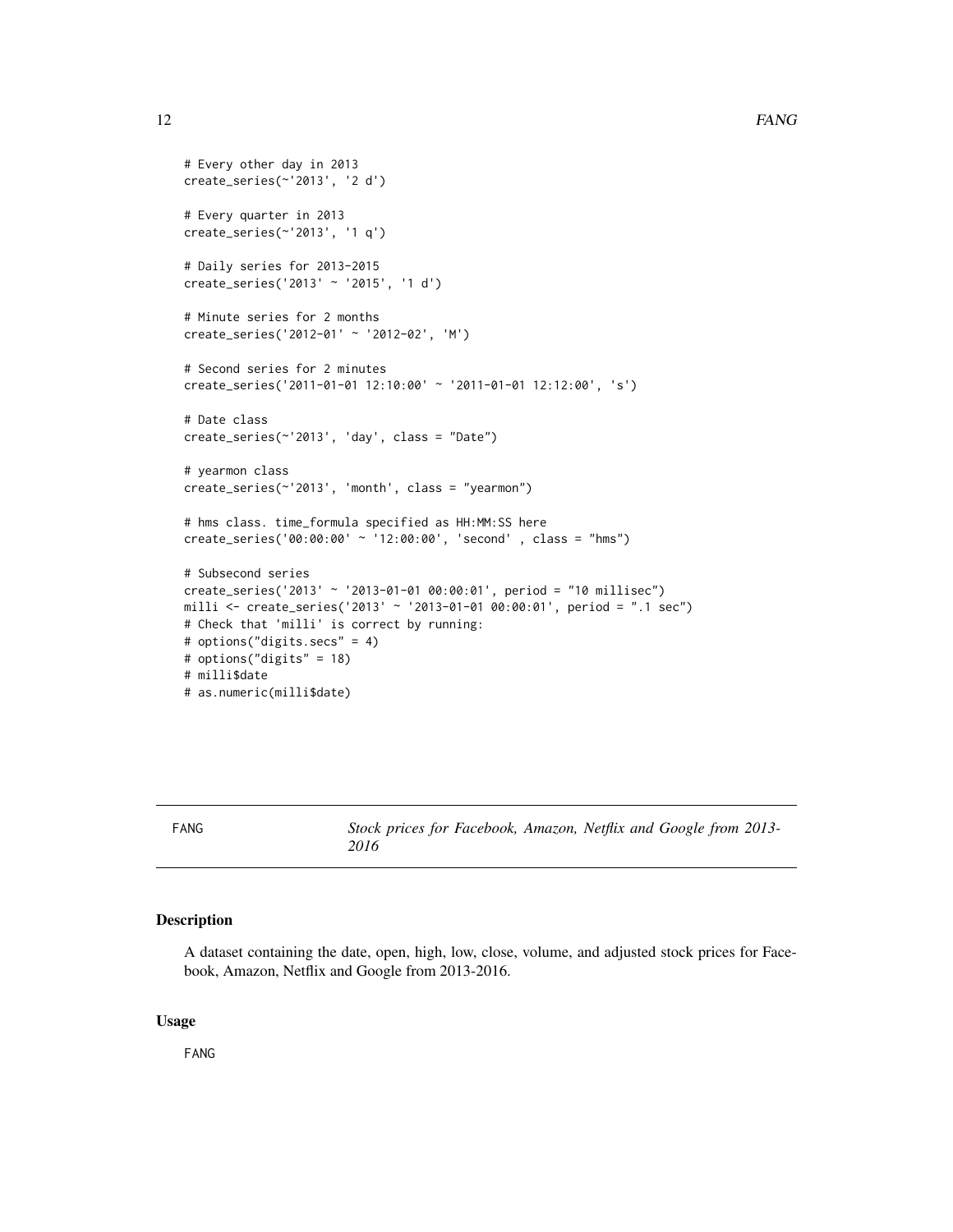#### <span id="page-12-0"></span> $FB$  13

# Format

A tibble with 4,032 rows and 8 variables:

symbol stock ticker symbol date trade date open stock price at the open of trading, in USD high stock price at the highest point during trading, in USD low stock price at the lowest point during trading, in USD close stock price at the close of trading, in USD volume number of shares traded adjusted stock price at the close of trading adjusted for stock splits, in USD

#### Source

<http://www.investopedia.com/terms/f/fang-stocks-fb-amzn.asp>

FB *Stock prices for Facebook from 2013-2016*

#### Description

A dataset containing the date, open, high, low, close, volume, and adjusted stock prices for Facebook from 2013-2016.

#### Usage

FB

# Format

A tibble with 1,008 rows and 8 variables:

symbol stock ticker symbol

date trade date

open stock price at the open of trading, in USD

high stock price at the highest point during trading, in USD

low stock price at the lowest point during trading, in USD

close stock price at the close of trading, in USD

volume number of shares traded

adjusted stock price at the close of trading adjusted for stock splits, in USD

#### Source

<http://www.investopedia.com/terms/f/fang-stocks-fb-amzn.asp>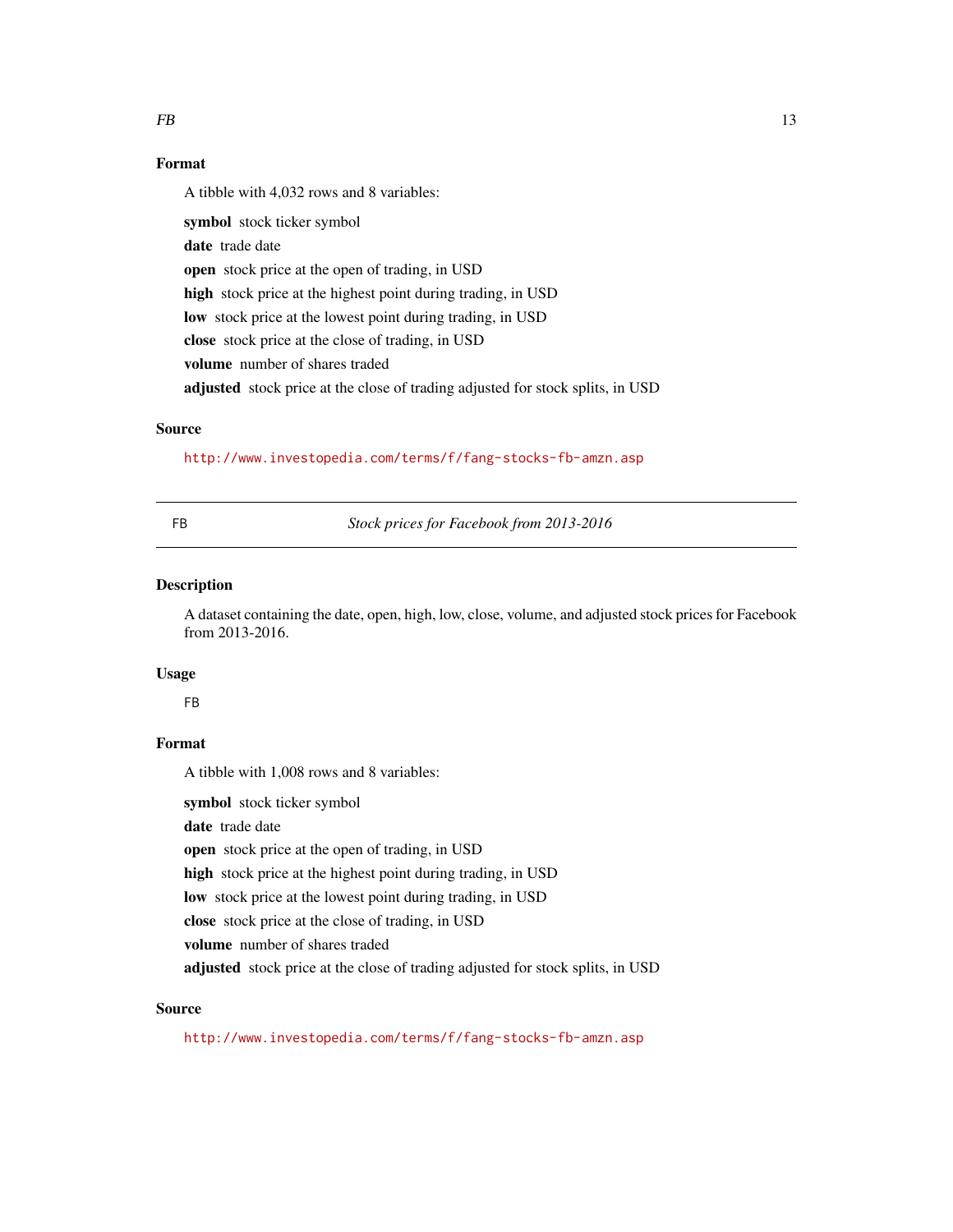<span id="page-13-1"></span><span id="page-13-0"></span>

#### Description

Use a concise filtering method to filter a tbl\_time object by its index.

### Usage

```
filter_time(.tbl_time, time_formula)
## S3 method for class 'tbl_time'
x[i, j, drop = FALSE]
```
#### Arguments

| .tbl_time    | A tbl_time object.                                                                                                       |
|--------------|--------------------------------------------------------------------------------------------------------------------------|
| time_formula | A period to filter over. This is specified as a formula. See Details.                                                    |
| X            | Same as . tbl_time but consistent naming with base R.                                                                    |
| i            | A period to filter over. This is specified the same as time_formula or can use<br>the traditional row extraction method. |
| j            | Optional argument to also specify column index to subset. Works exactly like<br>the normal extraction operator.          |
| drop         | Will always be coerced to FALSE by tibble.                                                                               |

#### Details

The time\_formula is specified using the format from  $\sim$  to. Each side of the time\_formula is specified as the character 'YYYY-MM-DD HH:MM:SS', but powerful shorthand is available. Some examples are:

- Year: '2013' ~ '2015'
- Month: '2013-01' ~ '2016-06'
- Day: '2013-01-05' ~ '2016-06-04'
- Second: '2013-01-05 10:22:15' ~ '2018-06-03 12:14:22'
- Variations: '2013' ~ '2016-06'

The time\_formula can also use a one sided formula.

- Only dates in 2015: ~'2015'
- Only dates March 2015: ~'2015-03'

The time\_formula can also use 'start' and 'end' as keywords for your filter.

• Start of the series to end of 2015: 'start' ~ '2015'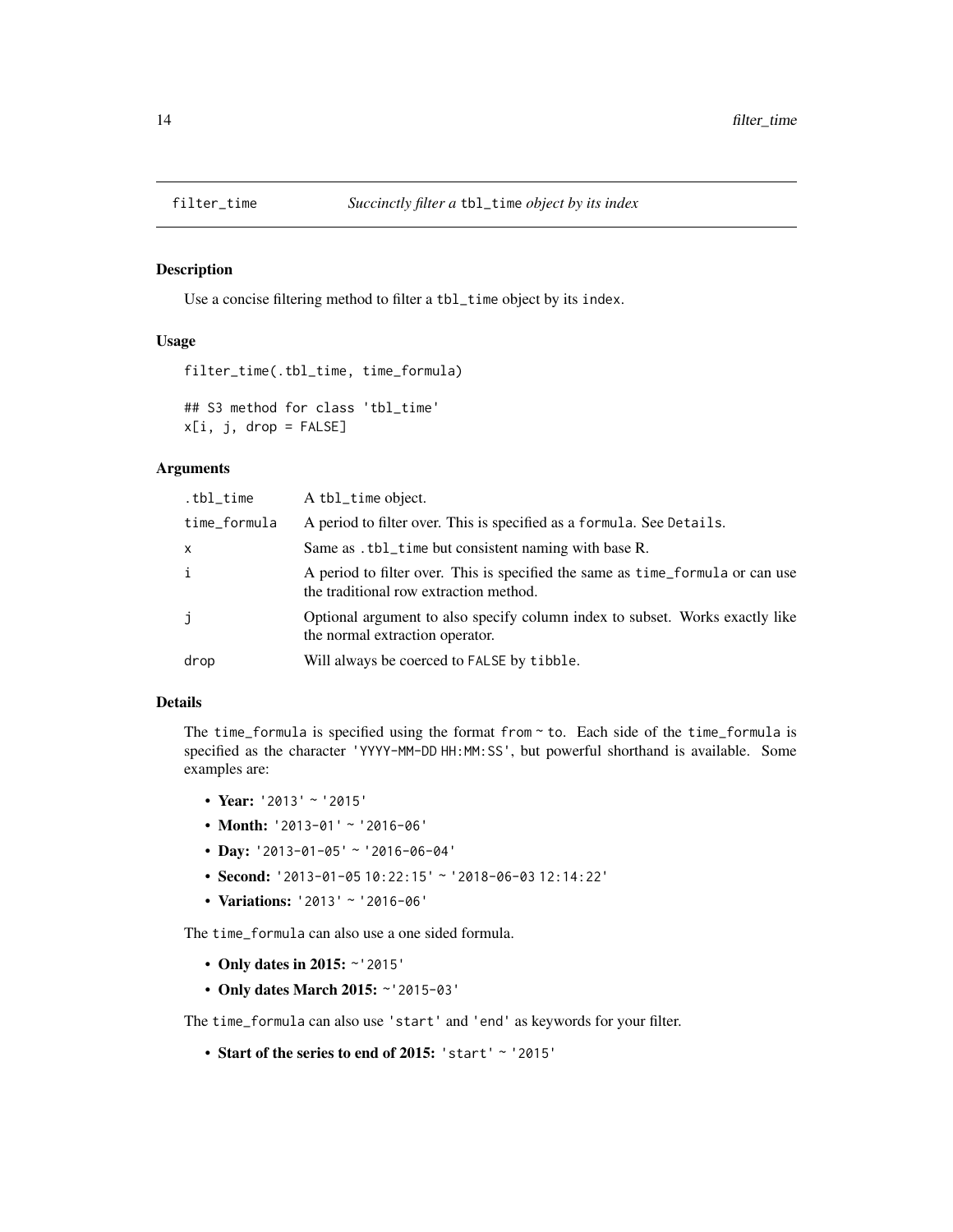#### <span id="page-14-0"></span>filter\_time 15

• Start of 2014 to end of series: '2014' ~ 'end'

All shorthand dates are expanded:

- The from side is expanded to be the first date in that period
- The to side is expanded to be the last date in that period

This means that the following examples are equivalent (assuming your index is a POSIXct):

- '2015' ~ '2016' == '2015-01-01 + 00:00:00' ~ '2016-12-31 + 23:59:59'
- ~'2015' == '2015-01-01 + 00:00:00' ~ '2015-12-31 + 23:59:59'
- '2015-01-04 + 10:12' ~ '2015-01-05' == '2015-01-04 + 10:12:00' ~ '2015-01-05 + 23:59:59'

Special parsing is done for indices of class hms. The from  $\sim$  to time formula is specified as only HH:MM:SS.

- Start to 5th second of the 12th hour: 'start' ~ '12:00:05'
- Every second in the 12th hour: ~'12'

Subsecond resolution is also supported, however, R has a unique way of handling and printing subsecond dates and the user should be comfortable with this already. Specify subsecond resolution like so: '2013-01-01 00:00:00.1' ~ '2013-01-01 00:00:00.2'. Note that one sided expansion does not work with subsecond resolution due to seconds and subseconds being grouped together into 1 number (i.e. 1.2 seconds). This means ~'2013-01-01 00:00:00' does not expand to something like '2013-01-01 00:00:00.00' ~ '2013-01-01 00:00:00.99', but only expands to include whole seconds.

This function respects [dplyr::group\\_by\(\)](#page-0-0) groups.

```
# FANG contains Facebook, Amazon, Netflix and Google stock prices
data(FANG)
FANG <- as_tbl_time(FANG, date) %>%
  dplyr::group_by(symbol)
# 2013-01-01 to 2014-12-31
filter_time(FANG, '2013' ~ '2014')
# 2013-05-25 to 2014-06-04
filter_time(FANG, '2013-05-25' ~ '2014-06-04')
# Using the `[` subset operator
FANG['2014'~'2015']
# Using `[` and one sided formula for only dates in 2014
FANG[~'2014']
# Using `[` and column selection
FANG['2013'~'2016', c("date", "adjusted")]
```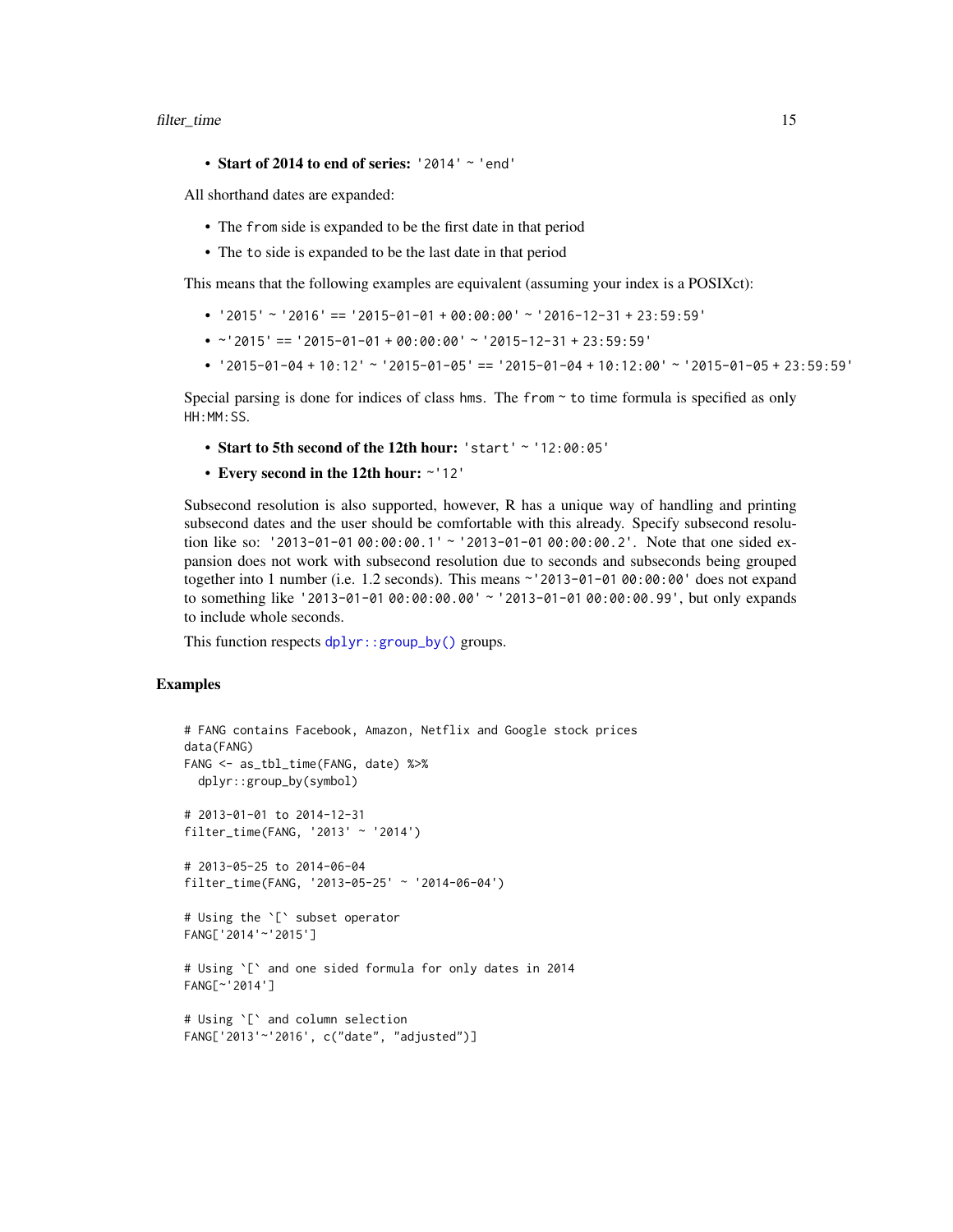```
# Variables are unquoted using rlang
lhs_date <- "2013"
rhs_date <- as.Date("2014-01-01")
filter_time(FANG, lhs_date ~ rhs_date)
# Use the keywords 'start' and 'end' to conveniently access ends
filter_time(FANG, 'start' ~ '2014')
# hms (hour, minute, second) classes have special parsing
hms_example <- create_series(~'12:01', 'second', class = 'hms')
filter_time(hms_example, 'start' ~ '12:01:30')
```
floor\_index *A simple wrapper of* [lubridate::floor\\_date\(\)](#page-0-0)

#### Description

This is a thin wrapper around a [lubridate::floor\\_date\(\)](#page-0-0) that works for hms, yearmon, and yearqtr classes as well.

#### Usage

 $floor\_index(x, unit = "seconds")$ 

#### Arguments

# x a vector of date-time objects unit a character string specifying a time unit or a multiple of a unit to be rounded to. Valid base units are second, minute, hour, day, week, month, bimonth, quarter, season, halfyear and year. Arbitrary unique English abbreviations as in the [period\(\)](#page-0-0) constructor are allowed. Rounding to multiples of units (except weeks) is supported.

#### See Also

[lubridate::floor\\_date\(\)](#page-0-0)

```
data(FB)
dplyr::mutate(FB, date2 = floor_index(date, "year"))
time_test <- create_series('00:00:00'~'12:00:00',
                           '1 minute', class = "hms")
dplyr::mutate(time_test, date2 = floor_index(date, "hour"))
```
<span id="page-15-0"></span>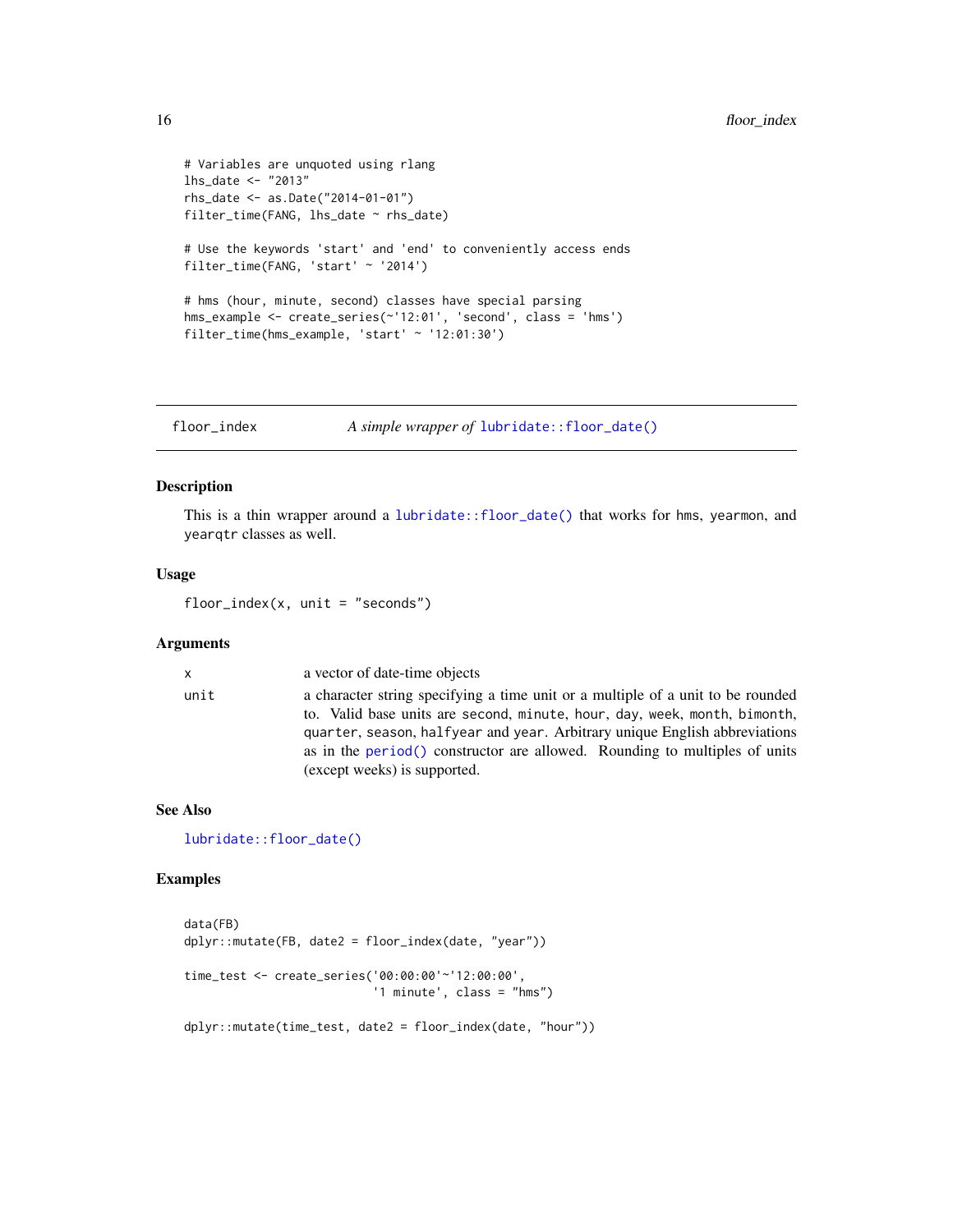<span id="page-16-0"></span>getters *Getters*

# Description

Accessors to attributes of tbl\_time objects.

# Usage

get\_index\_quo(.tbl\_time)

get\_index\_char(.tbl\_time)

get\_index\_col(.tbl\_time)

get\_index\_time\_zone(.tbl\_time)

get\_index\_class(.tbl\_time)

# Arguments

.tbl\_time A tbl\_time object.

new\_tbl\_time *Create a new tbl\_time object*

# Description

Often used internally by developers extending tibbletime

#### Usage

```
new_tbl_time(x, index_quo, index_time_zone, ..., subclass = NULL)
```
# Arguments

| x               | A tibble or data.frame                          |
|-----------------|-------------------------------------------------|
| index_quo       | The quo that references the index column        |
| index_time_zone |                                                 |
|                 | The index time zone                             |
|                 | Other attributes passed through to new_tibble() |
| subclass        | A subclass to have as a child                   |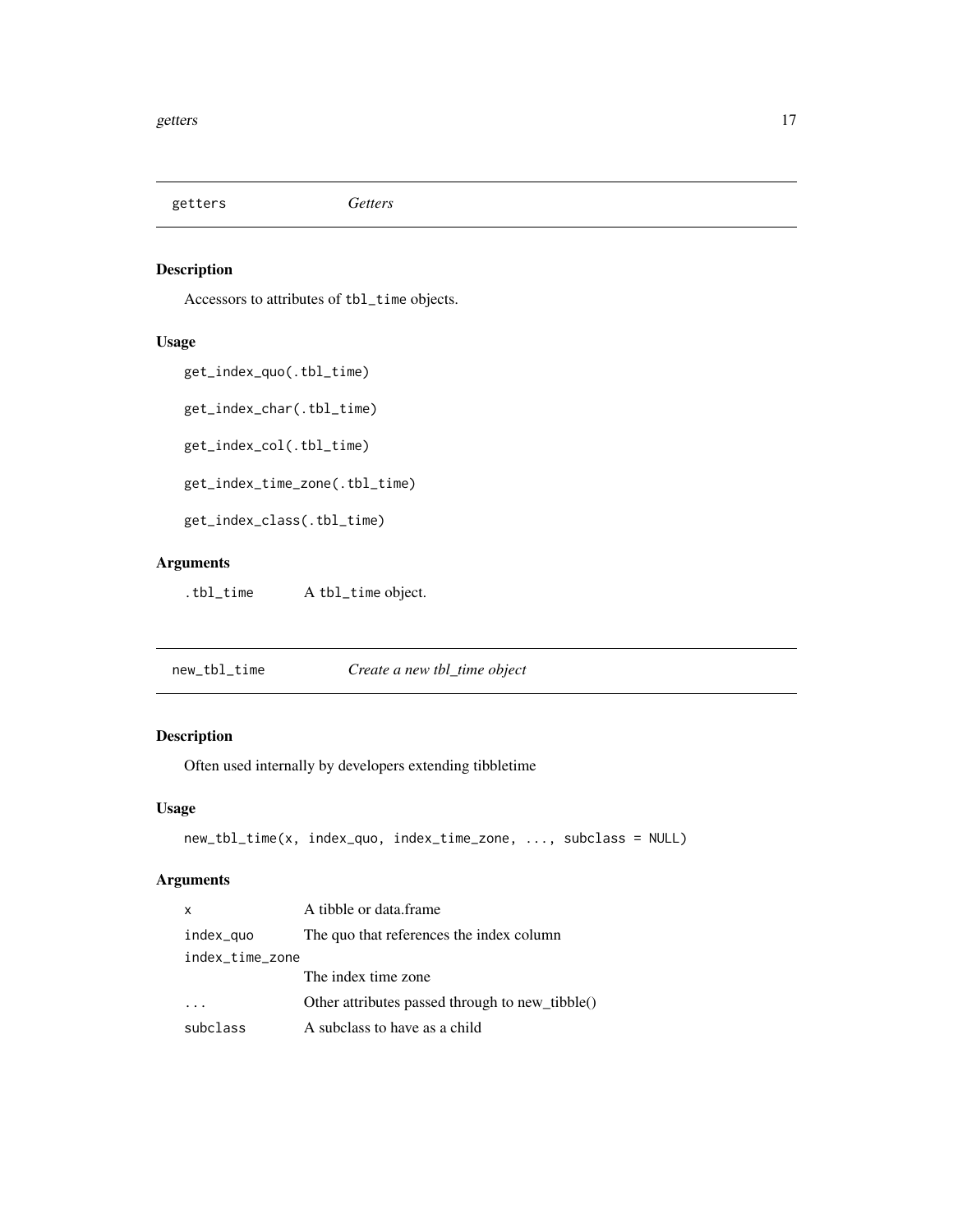<span id="page-17-0"></span>

# Description

The period is parsed into frequency and period and returned as a named list.

#### Usage

parse\_period(period)

#### Arguments

| period | A character specification used for time-based grouping. The general format to<br>use is "frequency period" where frequency is a number like 1 or 2, and period<br>is an interval like weekly or yearly. There must be a space between the two. |
|--------|------------------------------------------------------------------------------------------------------------------------------------------------------------------------------------------------------------------------------------------------|
|        | Note that you can pass the specification in a flexible way:                                                                                                                                                                                    |
|        | • 1 Year: '1 year' / '1 Y' / '1 yearly' / 'yearly'                                                                                                                                                                                             |
|        | This shorthand is available for year, quarter, month, day, hour, minute, second,<br>millisecond and microsecond periodicities.                                                                                                                 |
|        | Additionally, you have the option of passing in a vector of dates to use as custom<br>and more flexible boundaries.                                                                                                                            |

# Examples

parse\_period('2 day')

<span id="page-17-1"></span>partition\_index *Partition an index vector into an integer vector representing groups*

### Description

[partition\\_index\(\)](#page-17-1) takes an index vector and returns an integer vector that can be used for grouping by periods. This is the workhorse for many other tibbletime functions.

#### Usage

```
partition\_index(index, period = "yearly", start_data = NULL, ...)
```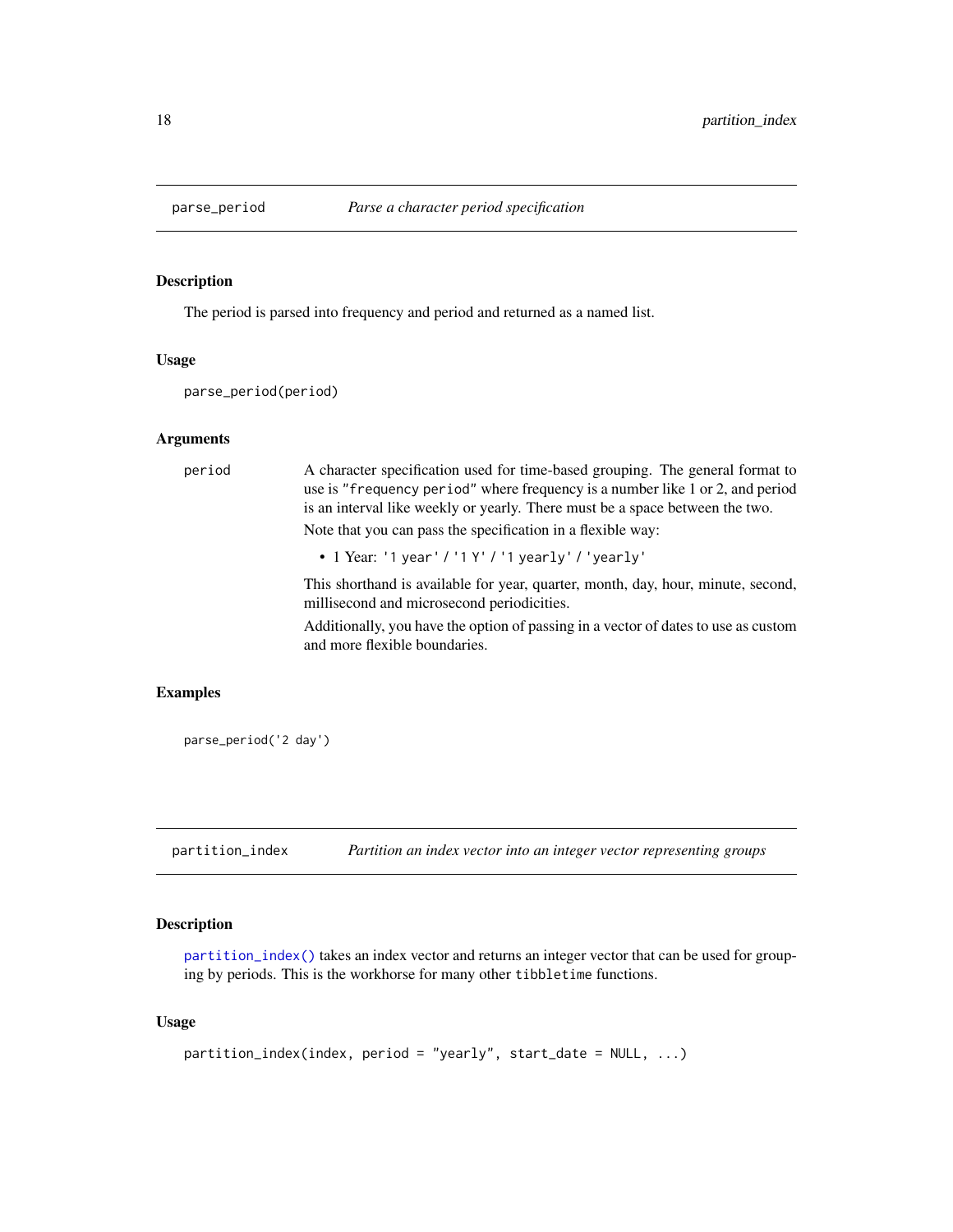#### <span id="page-18-0"></span>Arguments

| index      | A vector of date indices to create groups for.                                                                                                                                                                                                 |
|------------|------------------------------------------------------------------------------------------------------------------------------------------------------------------------------------------------------------------------------------------------|
| period     | A character specification used for time-based grouping. The general format to<br>use is "frequency period" where frequency is a number like 1 or 2, and period<br>is an interval like weekly or yearly. There must be a space between the two. |
|            | Note that you can pass the specification in a flexible way:                                                                                                                                                                                    |
|            | • 1 Year: '1 year' / '1 Y' / '1 yearly' / 'yearly'                                                                                                                                                                                             |
|            | This shorthand is available for year, quarter, month, day, hour, minute, second,<br>millisecond and microsecond periodicities.                                                                                                                 |
|            | Additionally, you have the option of passing in a vector of dates to use as custom<br>and more flexible boundaries.                                                                                                                            |
| start_date | Optional argument used to specify the start date for the first group. The default<br>is to start at the closest period boundary below the minimum date in the supplied<br>index.                                                               |
| $\ddots$   | Not currently used.                                                                                                                                                                                                                            |

#### Details

This function is used internally, but may provide the user extra flexibility in some cases.

Grouping can only be done on the minimum periodicity of the index and above. This means that a daily series cannot be grouped by minute. An hourly series cannot be grouped by 5 seconds, and so on. If the user attempts this, an error will be thrown.

### See Also

```
as_period(), collapse_index()
```
# Examples

data(FB)

partition\_index(FB\$date, '2 year')

dplyr::mutate(FB, partition\_index = partition\_index(date, '2 day'))

posixct\_numeric\_to\_datetime

*Converting a posixct numeric time back to a classed datetime*

# Description

Converting a posixct numeric time back to a classed datetime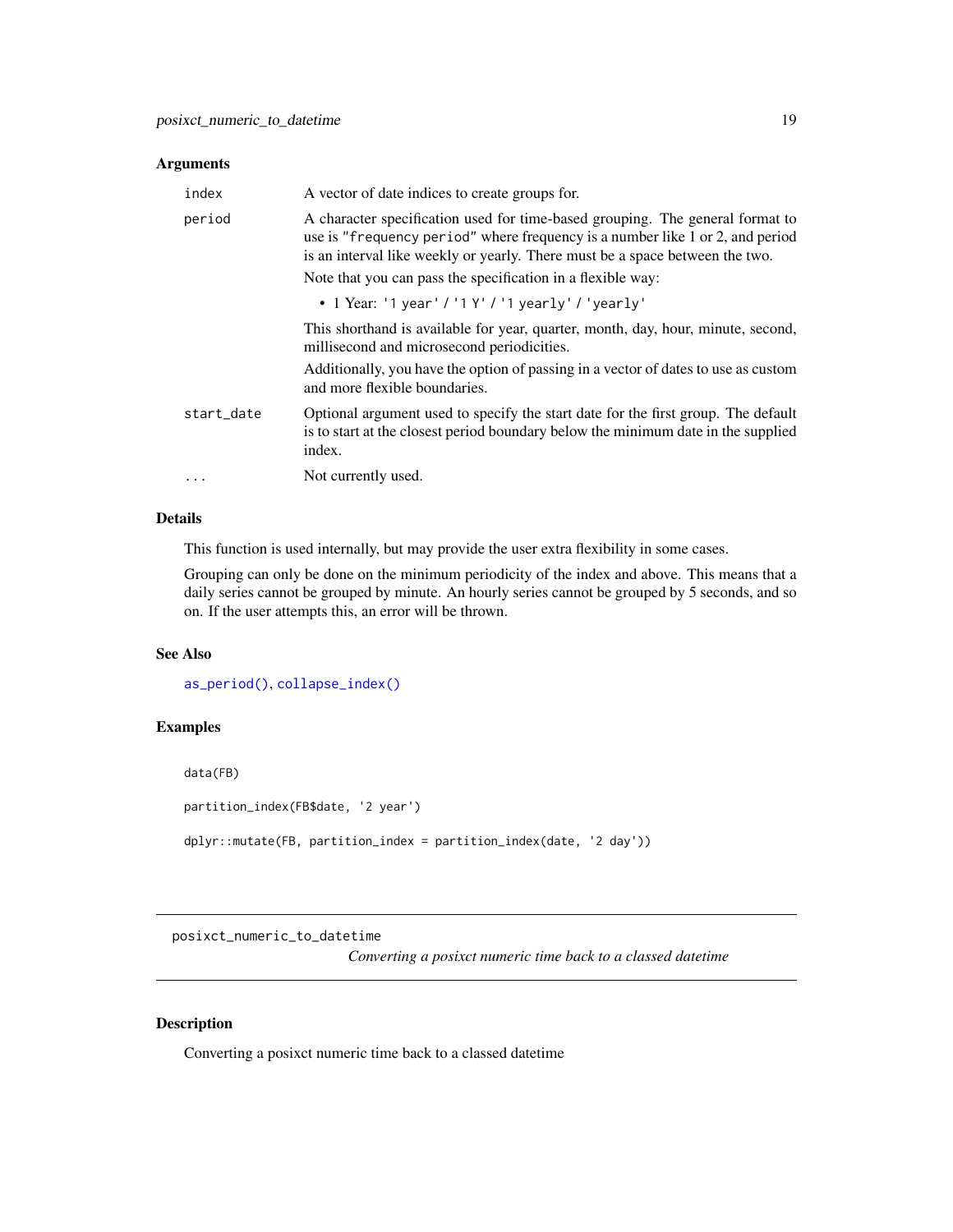### <span id="page-19-0"></span>Usage

posixct\_numeric\_to\_datetime(x, class = "POSIXct", ..., tz = NULL)

# Arguments

| $\mathsf{x}$ | A posixet numeric vector                                                 |
|--------------|--------------------------------------------------------------------------|
| class        | The class to convert to                                                  |
| .            | Extra arguments passed on the the specific coercion function             |
| t.z          | The time zone to convert to. The default UTC is used if none is supplied |

reconstruct *Reconstruct an S3 class from a template*

#### Description

This is an implementation of sloop::reconstruct() that users can ignore. Once sloop is on CRAN, this function will be removed and that version will be used. It currently must be exported for use in tidyquant.

### Usage

reconstruct(new, old)

# Arguments

| new | Freshly created object             |
|-----|------------------------------------|
| old | Existing object to use as template |

| rollify | Create a rolling version of any function |
|---------|------------------------------------------|
|         |                                          |

#### Description

rollify returns a rolling version of the input function, with a rolling window specified by the user.

### Usage

```
rollify(.f, window = 1, unlike = TRUE, na_value = NULL)
```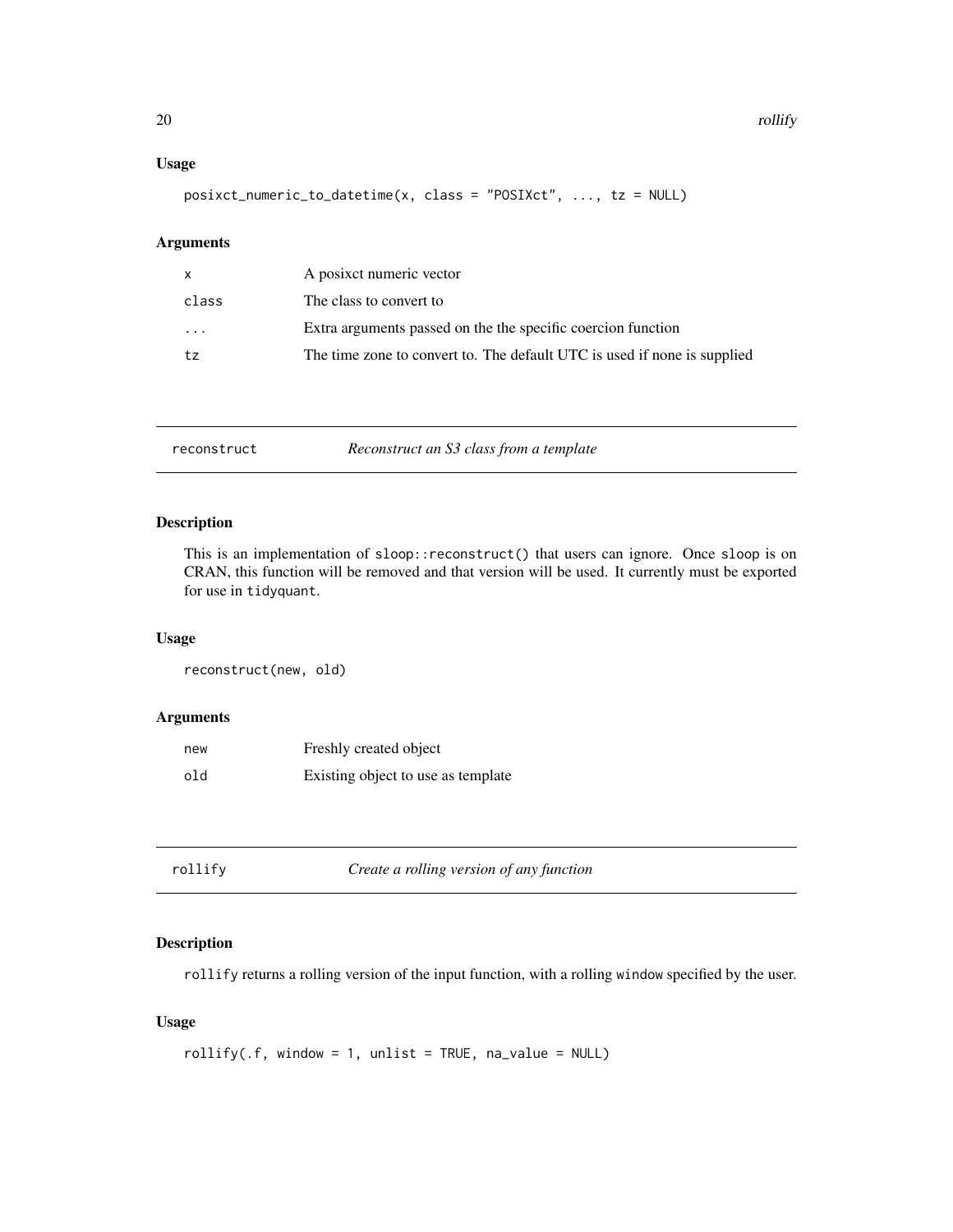#### <span id="page-20-0"></span>rollify 21

#### **Arguments**

| $\cdot$ f | A function, formula, or vector (not necessarily atomic).                                                                                                                                                                                                                                                        |
|-----------|-----------------------------------------------------------------------------------------------------------------------------------------------------------------------------------------------------------------------------------------------------------------------------------------------------------------|
|           | If a <b>function</b> , it is used as is.                                                                                                                                                                                                                                                                        |
|           | If a <b>formula</b> , e.g. $\sim x + 2$ , it is converted to a function. There are three ways to<br>refer to the arguments:                                                                                                                                                                                     |
|           | • For a single argument function, use.                                                                                                                                                                                                                                                                          |
|           | • For a two argument function, use . x and . y                                                                                                                                                                                                                                                                  |
|           | • For more arguments, use $\dots$ 1, $\dots$ 2, $\dots$ 3 etc                                                                                                                                                                                                                                                   |
|           | This syntax allows you to create very compact anonymous functions.                                                                                                                                                                                                                                              |
|           | If character vector, numeric vector, or list, it is converted to an extractor func-<br>tion. Character vectors index by name and numeric vectors index by position;<br>use a list to index by position and name at different levels. If a component is not<br>present, the value of . default will be returned. |
| window    | The window size to roll over                                                                                                                                                                                                                                                                                    |
| unlist    | If the function returns a single value each time it is called, use unlist $=$ TRUE.<br>If the function returns more than one value, or a more complicated object (like a<br>linear model), use unlist = FALSE to create a list-column of the rolling results.                                                   |
| na_value  | A default value for the NA values at the beginning of the roll.                                                                                                                                                                                                                                                 |

#### Details

The intended use of rollify is to turn a function into a rolling version of itself for use inside of a call to  $d$ plyr::mutate(), however it works equally as well when called from [purrr::map\(\)](#page-0-0).

Because of it's intended use with [dplyr::mutate\(\)](#page-0-0), rollify creates a function that always returns output with the same length of the input, aligned right, and filled with NA unless otherwise specified by na\_value.

The form of the  $\cdot$  f argument is the same as the form that can be passed to [purrr::map\(\)](#page-0-0). Use .x or . to refer to the first object to roll over, and .y to refer to the second object if required. The examples explain this further.

If optional arguments to the function are required, specify them in the call to rollify, and not in the call to the rolling version of the function. See the examples for more details.

#### See Also

[purrr::safely,](#page-0-0) [purrr::possibly](#page-0-0)

# Examples

# Rolling mean --------------------------------------------------------------

data(FB)

# Turn the normal mean function into a rolling mean with a 5 row window mean\_roll\_5 <- rollify(mean, window = 5)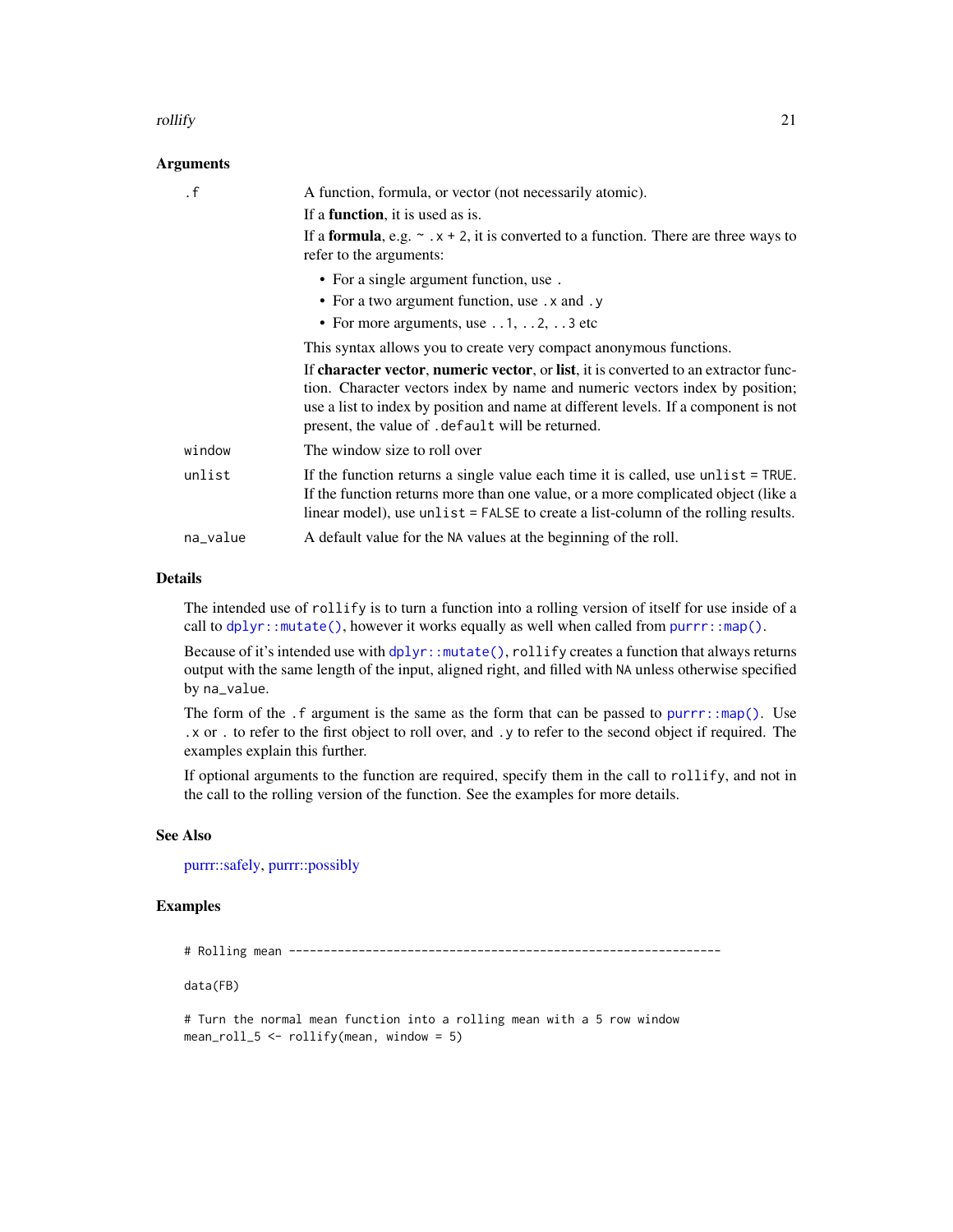```
dplyr::mutate(FB,
       normal_mean = mean(adjusted),
       rolling_mean = mean_roll_5(adjusted))
# There's nothing stopping you from combining multiple rolling functions with
# different window sizes in the same mutate call
mean_roll_10 <- rollify(mean, window = 10)
dplyr::mutate(FB,
       rolling_mean_5 = mean_roll_5(adjusted),
       rolling_mean_10 = mean_roll_10(adjusted))
# Functions with multiple args and optional args -----------------------------
# With 2 args, use the purrr syntax of \sim and .x, .y
# Rolling correlation example
cor\_roll \leftarrow rollify(\sim cor(.x, .y), window = 5)dplyr::mutate(FB, running_cor = cor_roll(adjusted, open))
# With >2 args, create an anonymous function with >2 args or use
# the purrr convention of ..1, ..2, ..3 to refer to the arguments
avg_of_avgs <- rollify(function(x, y, z) {
                         (mean(x) + mean(y) + mean(z)) / 3
                       },
                       window = 10)# Or
avg_of_avgs \leftarrow rollify(\sim(mean(..1) + mean(..2) + mean(..3)) / 3,window = 10)
dplyr::mutate(FB, avg_of_avgs = avg_of_avgs(open, high, low))
# Optional arguments MUST be passed at the creation of the rolling function
# Only data arguments that are "rolled over" are allowed when calling the
# rolling version of the function
FB$adjusted[1] <- NA
roll_mean_na_rm \leq rollify(\text{mean}(x, na.rm = TRUE), window = 5)dplyr::mutate(FB, roll_mean = roll_mean_na_rm(adjusted))
# Returning multiple values -------------------------------------------------
data(FB)
summary2 \leq function(x) {
 unclass(summary(x))
}
# If the function returns >1 value, set the `unlist = FALSE` argument
# Running 5 number summary
summary_roll <- rollify(summary2, window = 5, unlist = FALSE)
```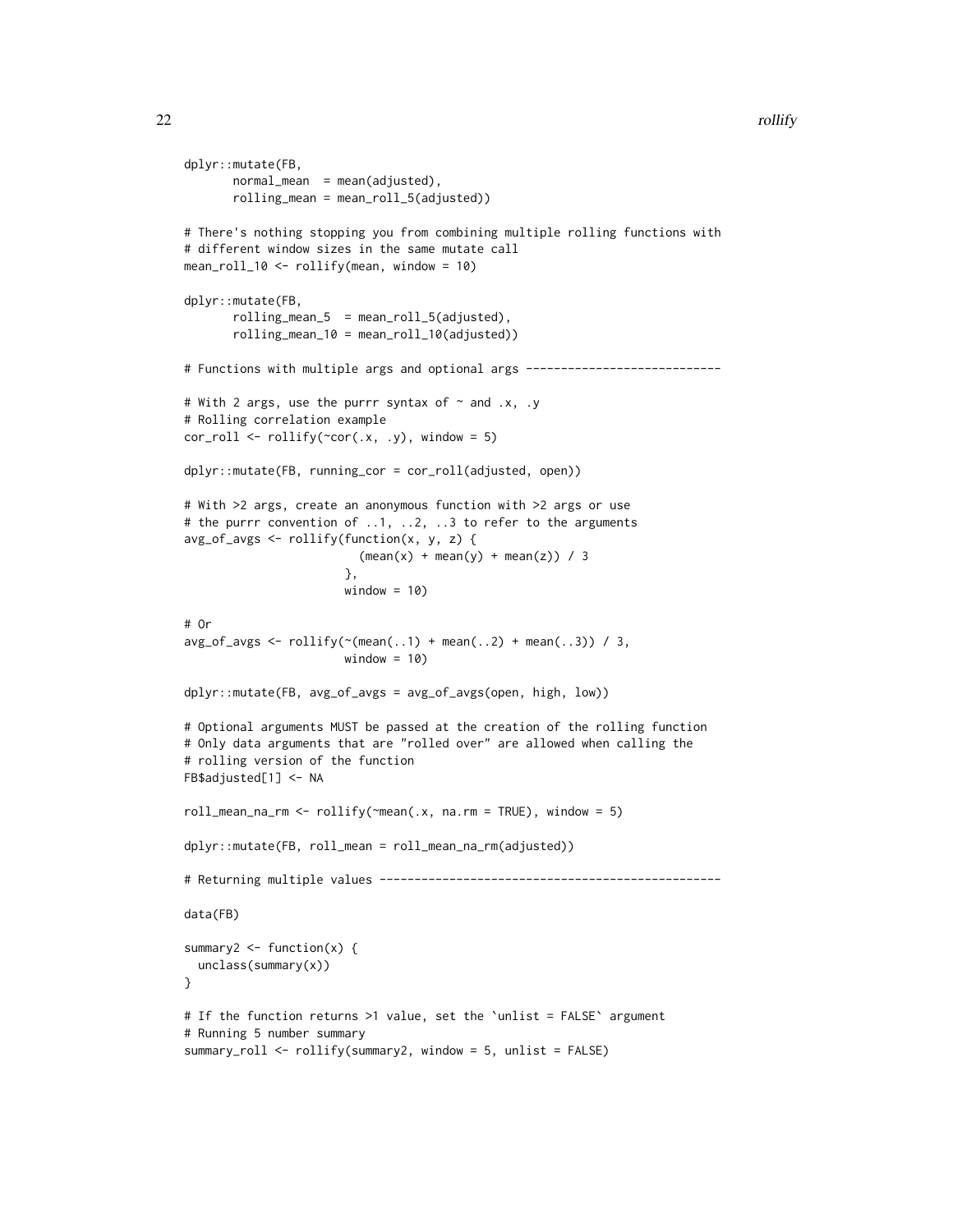```
FB_summarised <- dplyr::mutate(FB, summary_roll = summary_roll(adjusted))
FB_summarised$summary_roll[[5]]
# dplyr::bind_rows() is often helpful in these cases to get
# meaningful output
summary_roll <- rollify(~dplyr::bind_rows(summary2(.)), window = 5, unlist = FALSE)
FB_summarised <- dplyr::mutate(FB, summary_roll = summary_roll(adjusted))
FB_summarised %>%
  dplyr::filter(!is.na(summary_roll)) %>%
  tidyr::unnest(summary_roll)
# Rolling regressions -------------------------------------------------------
# Extending an example from R 4 Data Science on "Many Models".
# For each country in the gapminder data, calculate a linear regression
# every 5 periods of lifeExp ~ year
library(gapminder)
# Rolling regressions are easy to implement
lm\_roll \leftarrow rollify(\sim lm(.x \sim .y), window = 5, units = FALSE)gapminder %>%
  dplyr::group_by(country) %>%
  dplyr::mutate(rolling_lm = lm_roll(lifeExp, year))
# Rolling with groups -------------------------------------------------------
# One of the most powerful things about this is that it works with
# groups since `mutate` is being used
data(FANG)
FANG < - FANG \gg%
  dplyr::group_by(symbol)
mean_roll_3 <- rollify(mean, window = 3)
FANG %>%
  dplyr::mutate(mean_roll = mean_roll_3(adjusted)) %>%
  dplyr::slice(1:5)
```
tibbletime *tibbletime: time-aware tibbles*

#### Description

Built on top of the 'tibble' package, 'tibbletime' is an extension that allows for the creation of time aware tibbles. Some immediate advantages of this include: the ability to perform time based subsetting on tibbles, quickly summarising and aggregating results by time periods, and calling functions similar in spirit to the map family from 'purrr' on time based tibbles.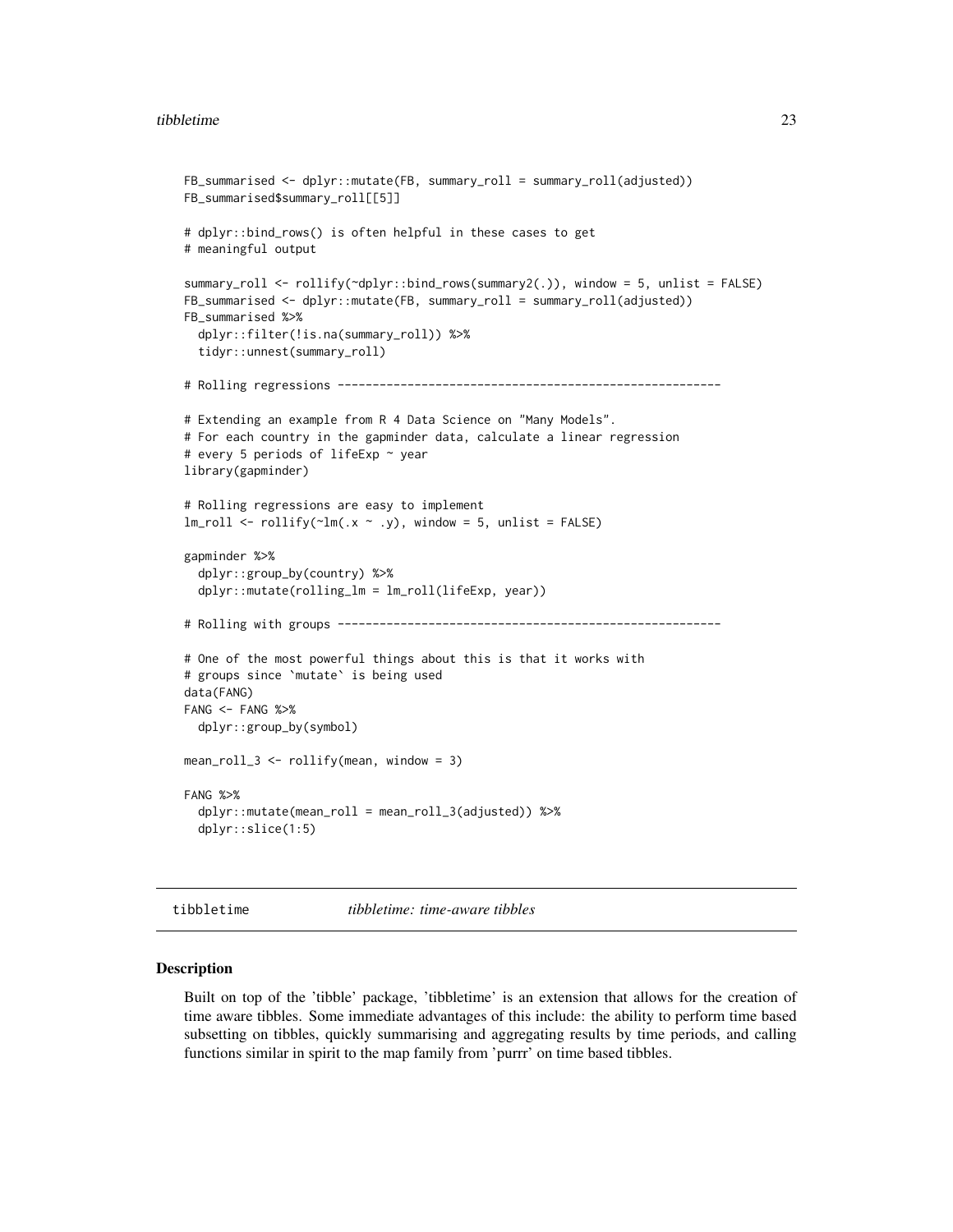#### 24 tibbletime and the state of the state of the state of the state of the state of the state of the state of the state of the state of the state of the state of the state of the state of the state of the state of the state

# Author(s)

Maintainer: Davis Vaughan <davis@rstudio.com>

Authors:

• Matt Dancho <mdancho@business-science.io>

# See Also

Useful links:

- <https://github.com/business-science/tibbletime>
- Report bugs at <https://github.com/business-science/tibbletime/issues>